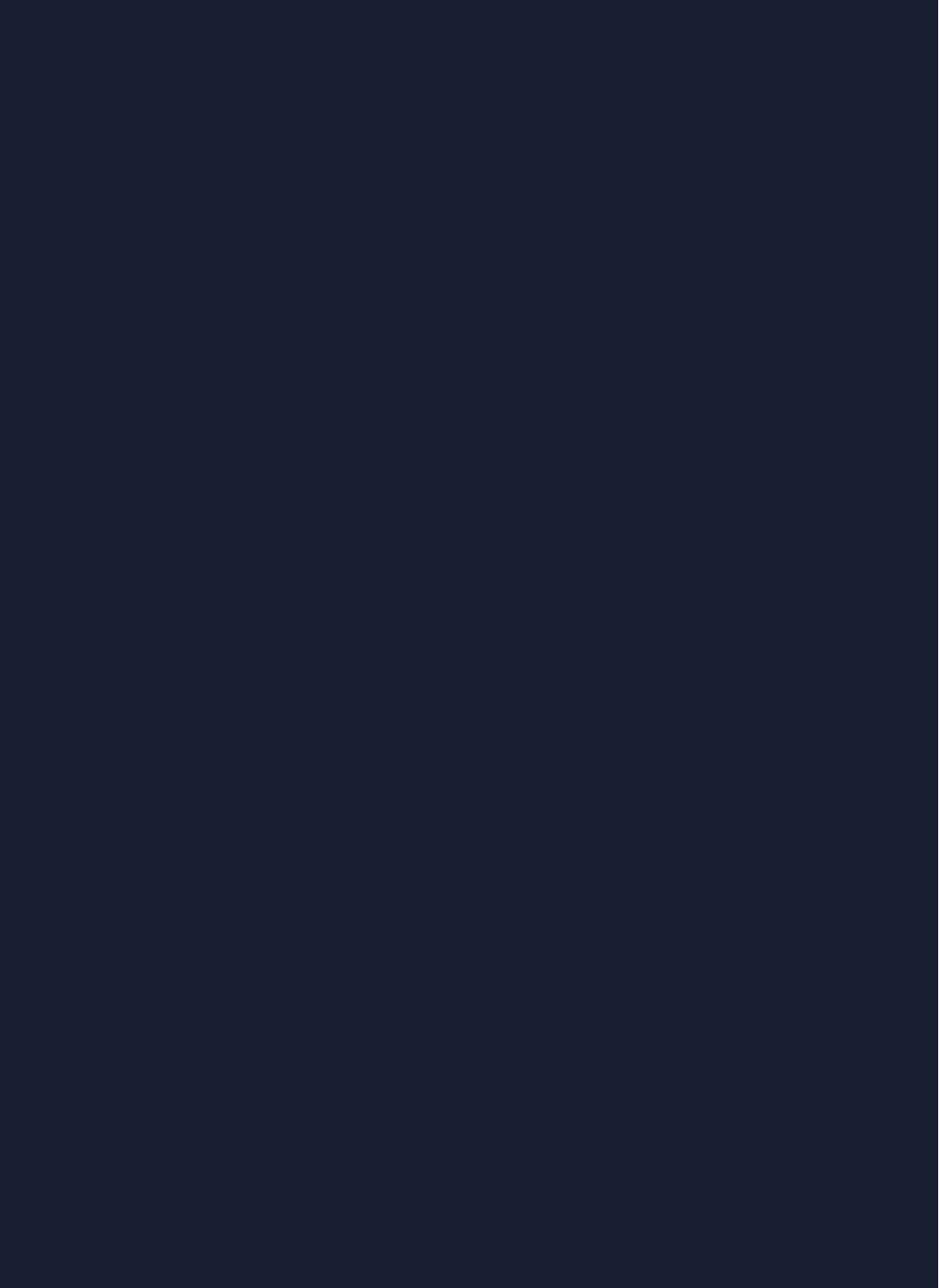# **Student Organizations 학생 자치기구**

Student-oriented groups where everything is planned and carried out by students autonomously. Student organizations work at their fullest to give each and every students at KIC opportunities to benefit from and participate in various activities, including volunteer works, Model United Nations related events, job searching and publishing unique English magazines.

자치기구란, 학생들이 모든 것을 기획하고 실행하는 학생자주적 단체입니다. 자치기구에서는 사회 공헌 및 봉사활동, 모의유엔 관련 활동, 직업탐색과 개성있는 영문 잡지 발간 등의 활동을 하고 있습니다. 자치기구에 서는 이러한 활동을 통해 국제대학의 모든 구성원들이 많은 혜택을 받을 수 있도록 최선을 다해 노력합니다.

# **Student Clubs 동아리**

From Sports climbing to reading classics and debating, students at KIC have wide varieties of student clubs to join in. Members of each groups strive to show their unique colors by being active in traditional group activities including membership trainings, stage performing and weekly debates.

스포츠 클라이밍부터 고전읽기와 토론까지, 국제대학 학생들은 다양한 성격을 가진 동아리 활동에 참여하 고 구성원으로서 가입할 수 있습니다. 동아리의 구성 원들은 MT나 공연 그리고 주간 토론과 같이 전통적인 활동을 통해 자신들만의 색을 보여주려 노력합니다.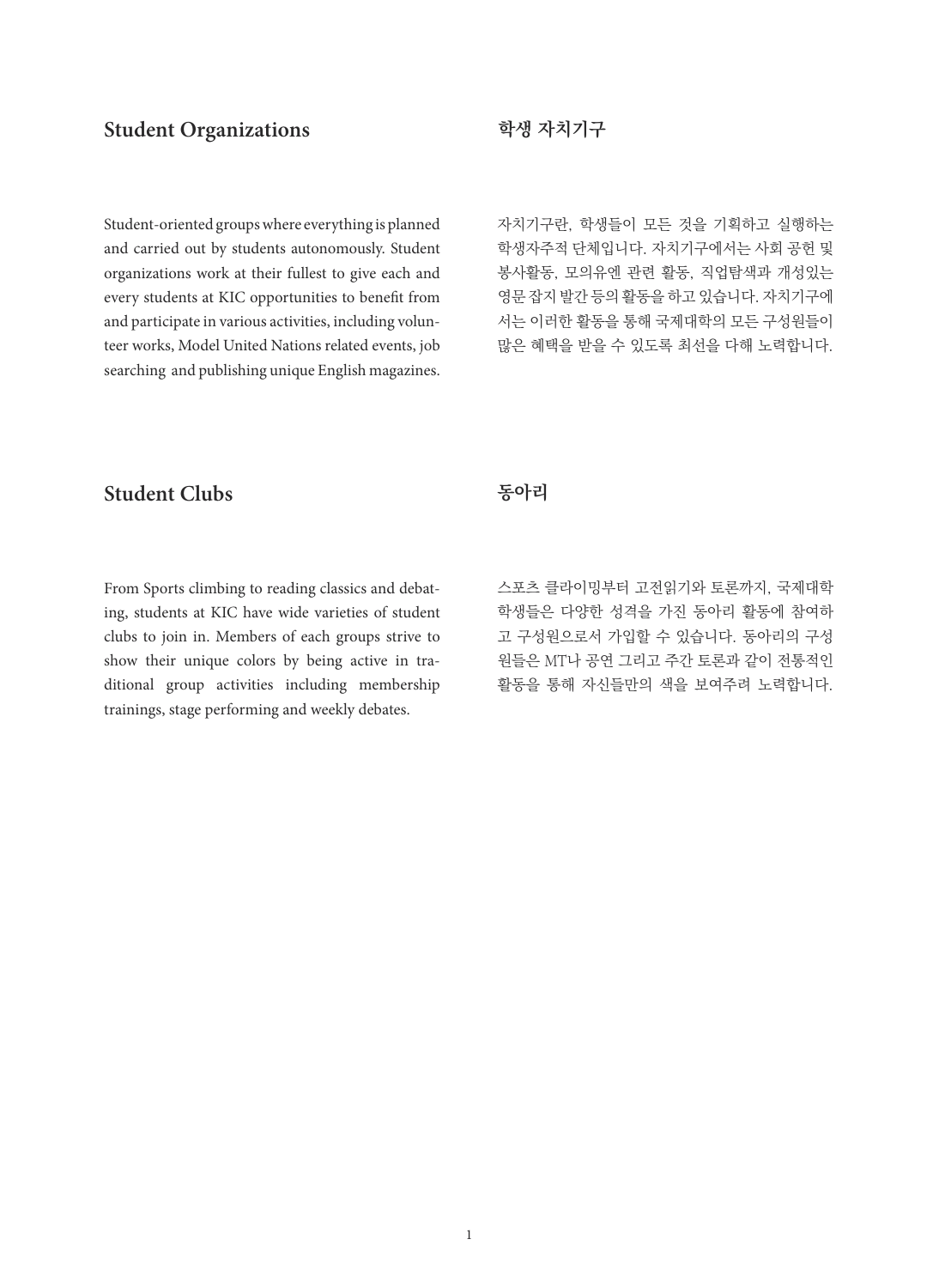# **Table of Contents**

#### **student Organizations**

| $\overline{4}$ | KIC Student Council      | 국제대학 학     |
|----------------|--------------------------|------------|
| 5              | KIC Model UN Secretariat | KICMUN: 1  |
| 6              | KIC the Globe            | KIC the Gl |

- Volunteer KIC 7
- CDG-JIVs 8

#### **학생 자치기구**

생회 모의유엔 사무국 obe: 학술자치기구 VolKIC: 봉사단 CDG-JIYs: 취업/인턴 등 진로개발 자치기구

#### **동아리**

### A. Sport

**Student Clubs**

Drinkers FCIR Higher Than Now Rebound Renaissance 10 11 12 13 14 드링커스: 야구 동아리 FCIR: 축구 동아리 리바운드: 농구 동아리 르네상스: 럭비 동아리

# B. Music & Performance

- ROAD 16
- Wildflower 17
- Yeoldoo Madang 18

#### C. Debating

Global Affairs Through English Hyeam Kyung Hee Debate Society Knowledge Tree People World 20 21 22 23 24 GATE: 영어토론 학술 동아리 혜암: 사회철학 동아리 알음나무: 문학철학 동아리 사람세상: 사회토론 동아리

# A. 스포츠

HTN: 스포츠 클라이밍 동아리

#### B. 음악 및 공연

로드: 밴드 동아리 들꽃: 노래패 동아리 열두마당: 풍물 동아리

### C. 토론

KDS: 영어토론 및 토론대회 동아리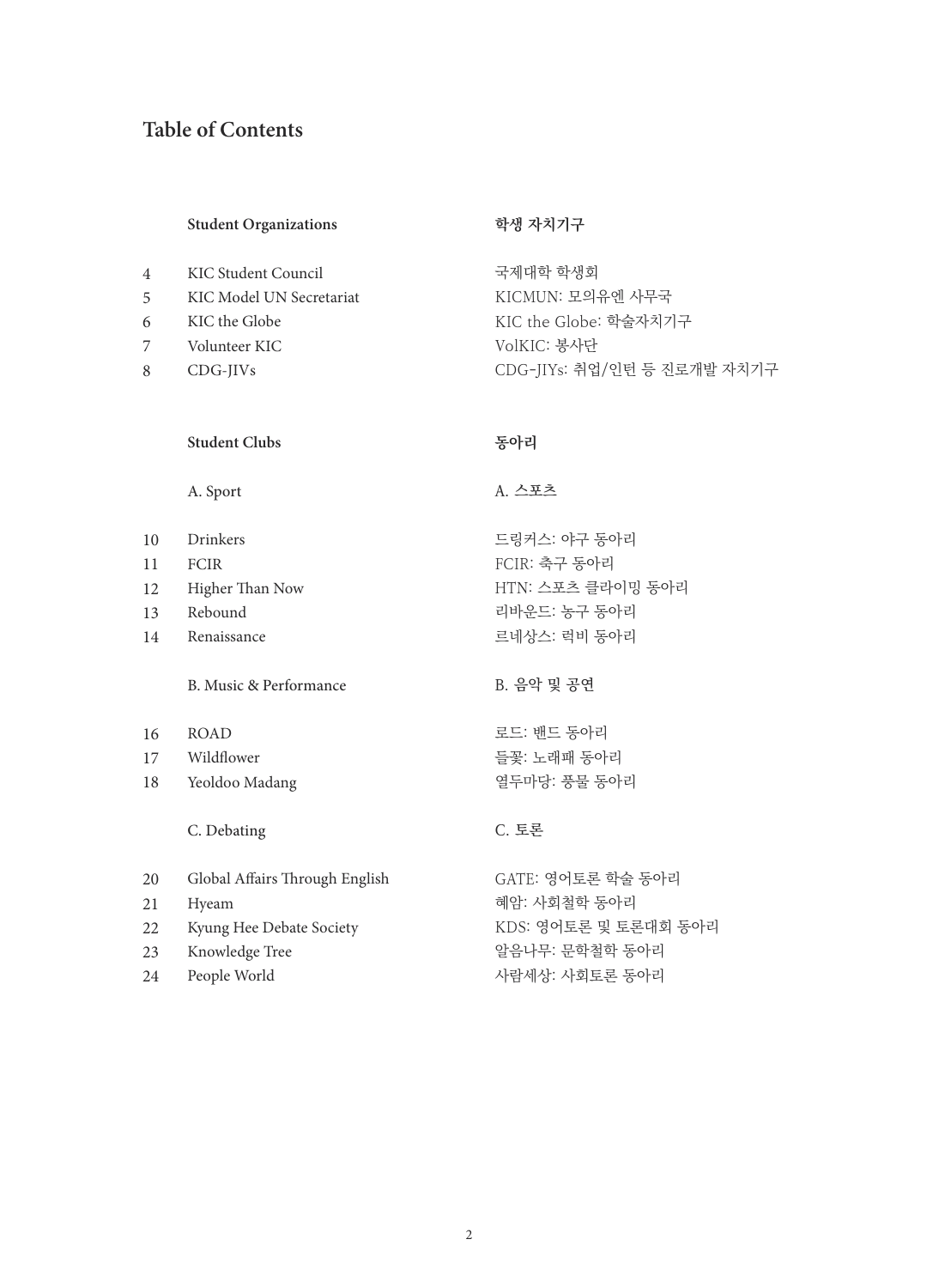# **Student Organizations**

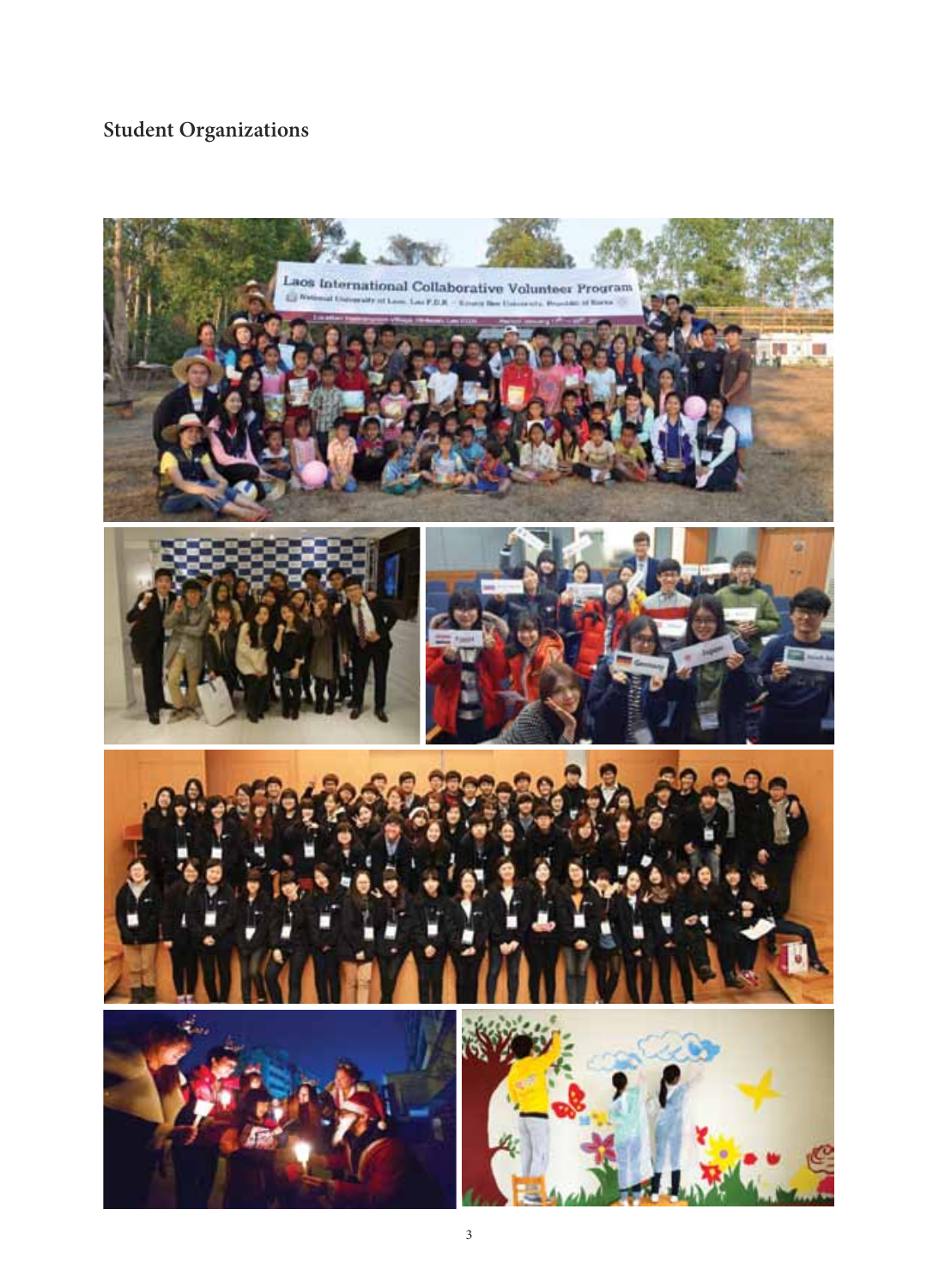# KIC Student Council 국제대학 학생회

Kyung Hee International College Student council (KIC Student Council) has been established in order to help KICians to have wonderful university life through studying, relations and club activities. We also make new programs for KICians to experience better university life. KIC Student Council builds connections between students, administration officers, school and professors to make a bright future of Kyung Hee International College. 경희대학교 국제대학 학생회는 국제대학 학우들 의 학업, 학과 생활, 동아리 활동 등 다양한 대학생 활을 지원합니다. 또한 국제대학 학우들의 더욱 알 찬 대학 생활을 위한 프로그램들을 만들고 있습니 다. 궁극적으로 학생, 교직원, 학교를 잇는 징검다리 로서 함께 나아가는 경희대학교 국제대학을 만들고 있습니다.

#### **Activities**

| Jan        | Freshmen pre-gathering      | 1월  | 신입생 정모     |
|------------|-----------------------------|-----|------------|
| Feb        | Freshmen orientation        | 2월  | 신입생 오리엔테이션 |
| Mar        | Semester opening            | 3월  | 개강총회       |
|            | Major leather jacket        |     | 야구점퍼       |
| Apr        | Mid-term snacks             | 4월  | 중간고사 간식    |
| May        | Leadership Training         | 5월  | 1학기 LT     |
|            | Festival                    |     | 축제         |
| Jun        | Final snacks                | 6월  | 기말고사 가식    |
| Sep        | Semester opening            | 9월  | 개강총회       |
|            | DIS United MT               |     | 연합 MT      |
| Oct        | Leadership Training         | 10월 | 2학기 LT     |
|            | Kyung Hee Sports tournament |     | 경희체전       |
|            | Mid-term snacks             |     | 중간고사 간식    |
| <b>Nov</b> | Student council election    | 11월 | 학생회장 선거    |
| Dec        | KICian's Night              | 12월 | 국제인의 밤     |
|            | Final snacks                |     | 기말고사 간식    |

#### **Contact**

|       | Facebook facebook.com/kicstudents |
|-------|-----------------------------------|
| Email | kicstudents@gmail.com             |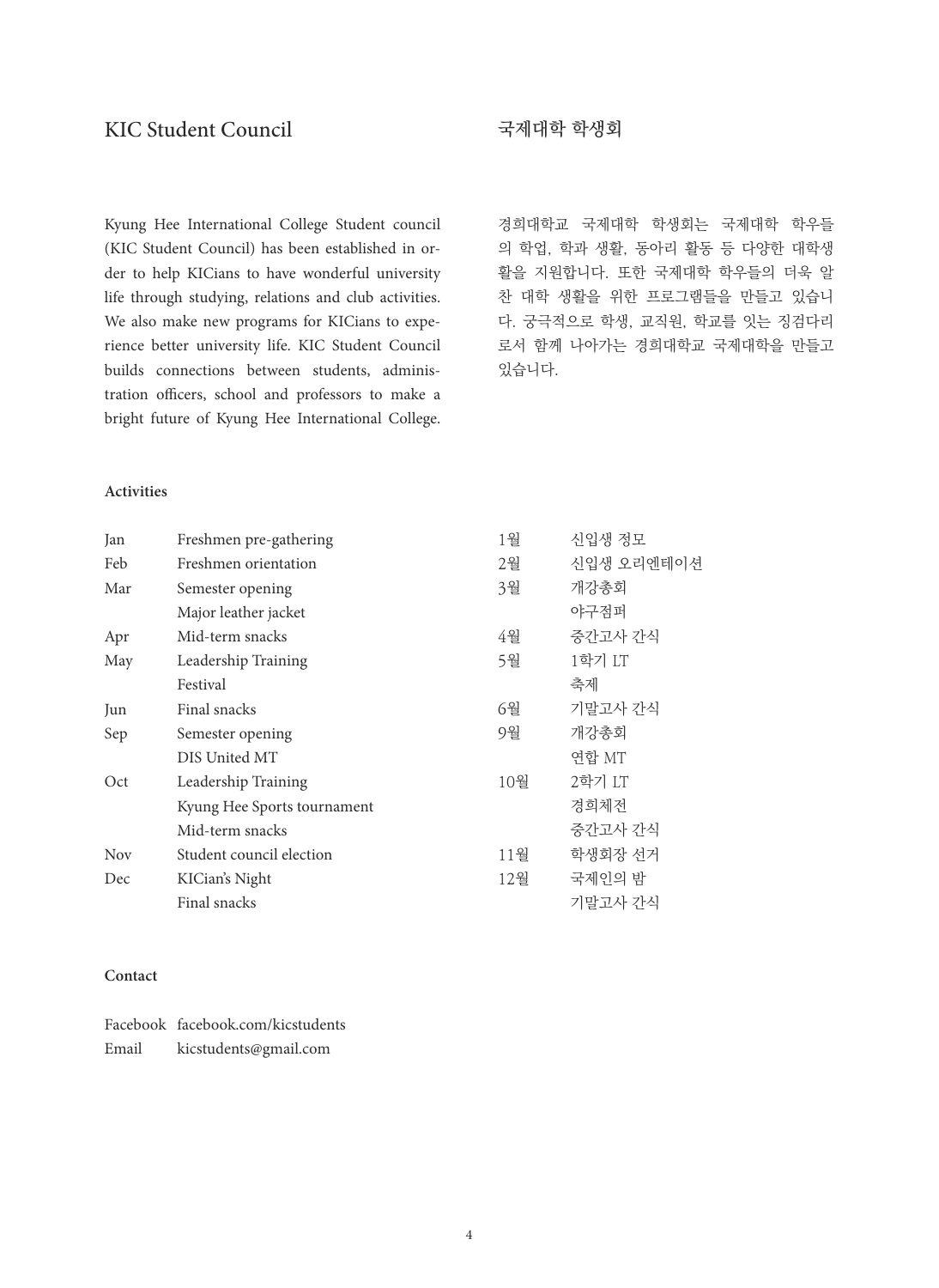# KIC Model UN Secretariat

Kyung Hee Model United Nations Secretariat (KIC Model UN Secretariat, KICMUN Secretariat) is a student autonomous organization under Kyung Hee International College, organizing and hosting Korea's most prominent Model United Nations. Under its establishment in 2008, KIC Model UN Secretariat had organized more than 24 conferences, programs, camps and always preparing prestigious and prominent conferences.

Representatively, there are Kyung Hee International College's traditional scholarly event, Kyung Hee International Model United Nations, KIC-MUN WORKSHOP for middle and high school students, WFUNA Youth Camp Korea hosted with UN organization, World Federation United Nations Associations, G20 KH Summit to celebrate G20 Summit, and last but not least Global Classrooms: Seoul which is also held in other 24 world's major cities with the partnership between United Nations Associations of United States of America(UNA-USA) and Kyung Hee University.

### KICMUN: 모의유엔 사무국

경희대학교 국제대학 모의 유엔 사무국은 국내의 저 명한 학술 대회들을 기획 및 주최하고 있습니다. 2008년 설립이후, 총 24회(2014년 12월기준)의 모 의 유엔 대회, 프로그램, 캠프 등을 주관해 왔습니다.

대표적으로 학술대회 <경희 국제 모의 유엔>, 중고등 학생을 대상으로 하는 <KICMUN 위크샾>, 유엔 산 하기구 유엔협회세계연맹과 함께 주최하는 <WFUNA Youth Camp 서울>, G20의 형식을 가지는 <G20 KH Summit>이 있습니다. 또한, 세계 주요 25개 도시에서 열리는 글로벌 클래스룸의 국내 행사인 <글로벌 클래스룸 서울>은 미국유엔협회와 경희대 학교가 파트너십으로 개최하고 있습니다.

#### **Activities**

| May        | Kyung Hee Int'l Model United Nations | 5월   | 경희 국제 모의 유에     |
|------------|--------------------------------------|------|-----------------|
| Jul-Aug    | KICMUN WORKSHOP                      | 7-8월 | KICMUN 워크샵      |
|            | Jul-Aug WFUNA Youth Camp Korea       | 7-8월 | WFUNA 유스 캠프 코리아 |
| <b>Nov</b> | G20 KH Summit                        | 11월  | G20 KH 써밋       |
| Jan        | Global Classrooms: Seoul             | 1월   | 글로벌 클래스룸 서울     |

#### **Contact**

|       | Home kicmun.org                         |
|-------|-----------------------------------------|
|       | Facebook facebook.com/kicmunsecretariat |
| Blog  | blog.naver.com/kicmun                   |
| Email | contact@kicmun.info                     |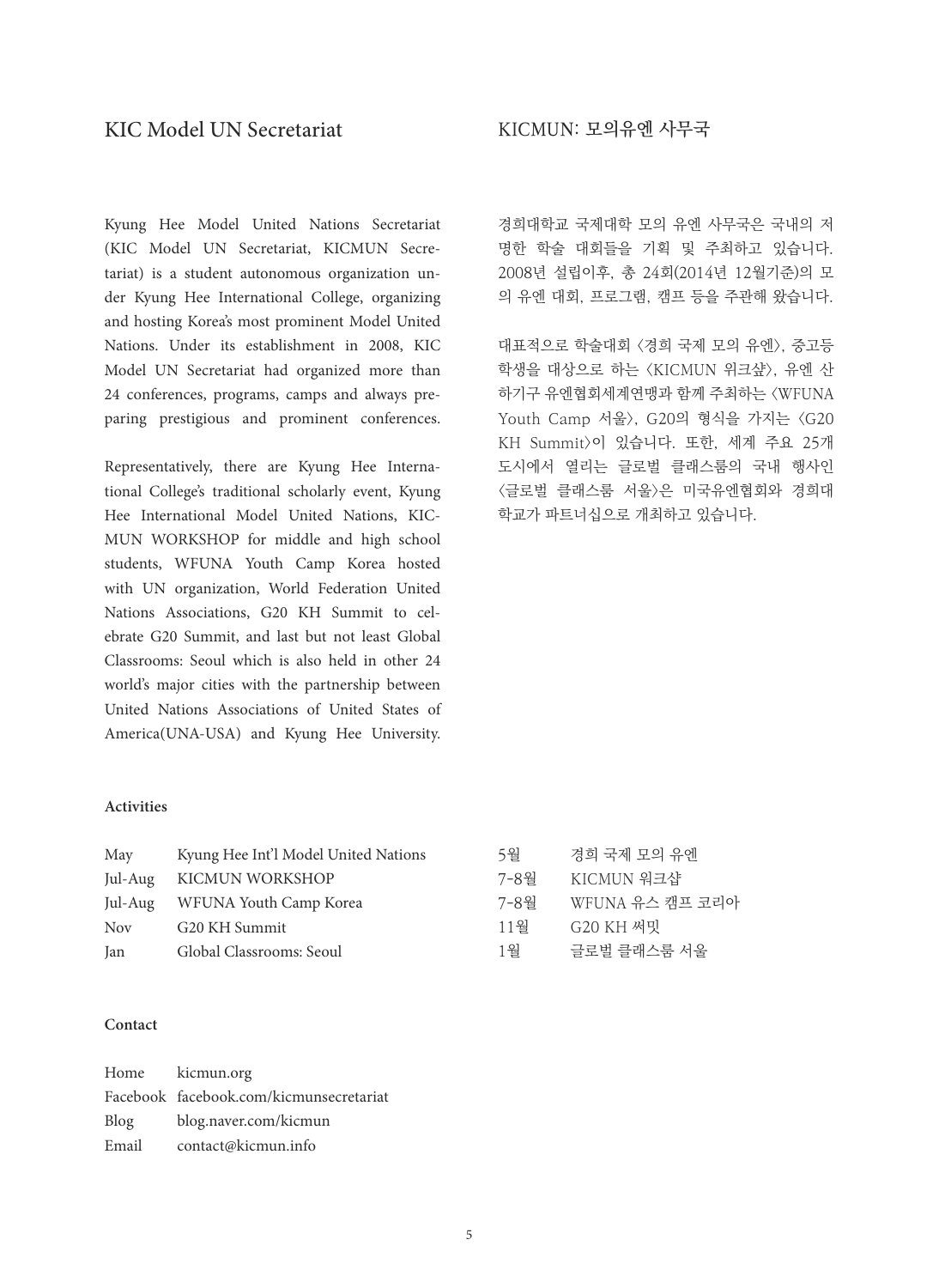# KIC the Globe

KIC the Globe is an academic independent student organization founded in 2008. We publish journals, the KIC newsletter, hold writing sessions, and host KIC Academia. Twice a year, at the beginning of June and December, our academic journal 'KIC the Globe' is published. Also, three times in a semester, the KIC news- letter is published to vitalize communication among professors, alumna and undergraduates. For these activities, a writing session is held every week to enhance member's writing skills. Every semester, KIC Academia is hosted to lead an academic atmosphere in KIC. Seminars on how to write an academic paper are held by professors, and students are able to write and present their academic papers during the contest. Through our activities, we look forward to inspire students academically.

#### **Activities**

Jun Journal 'KIC the Globe' Vol. 11 Nov 4th KIC Academia Dec Journal 'KIC the Globe' Vol. 12 Mar-May / Sep-Nov Monthly KIC Newsletter 'Voice of KIC' Weekly Writing Sessions 6월 학술잡지 KIC the Globe 11호 11월 KIC Academia 논문 대회 12월 학술잡지 KIC the Globe 12호 3-5월 / 9-11월 월 단위 KIC 뉴스레터 발행 주 단위 기사 작성 세션

#### **Contact**

|       | Facebook facebook.com/kic.theglobe |
|-------|------------------------------------|
| Email | kictheglobemail@gmail.com          |

KIC the Globe: 학술자치기구

KIC the Globe는 2008년 설립된 학술 자치기구입 니다. 영문 학술잡지 발간, 글쓰기 강좌, 국제대학 뉴 스레터 발간, KIC Academia 논문대회를 운영하고 있습니다. 학술잡지는 매년 6월과 12월에 발간됩니 다. 또한 매학기 3회에 걸쳐서 뉴스레터를 제작합니 다. 뉴스레터는 재학생, 동문, 교직원들 간의 소통을 증진시키고 있습니다.

이 모든 활동을 위해서는 글쓰기 능력이 중요합니다. KIC the Globe 구성원을 대상으로 글쓰기 강좌를 진 행하여 기사작성 등의 실력을 키우고 있습니다. KIC Academia 논문대회는 국제대학 내의 학술적인 분위 기를 선도하고 있습니다. 논문작성법 강연을 주관하고, 논문 작성 및 발표대회를 통하여 국제대학 학생들의 학문적 역량을 키우고 있습니다.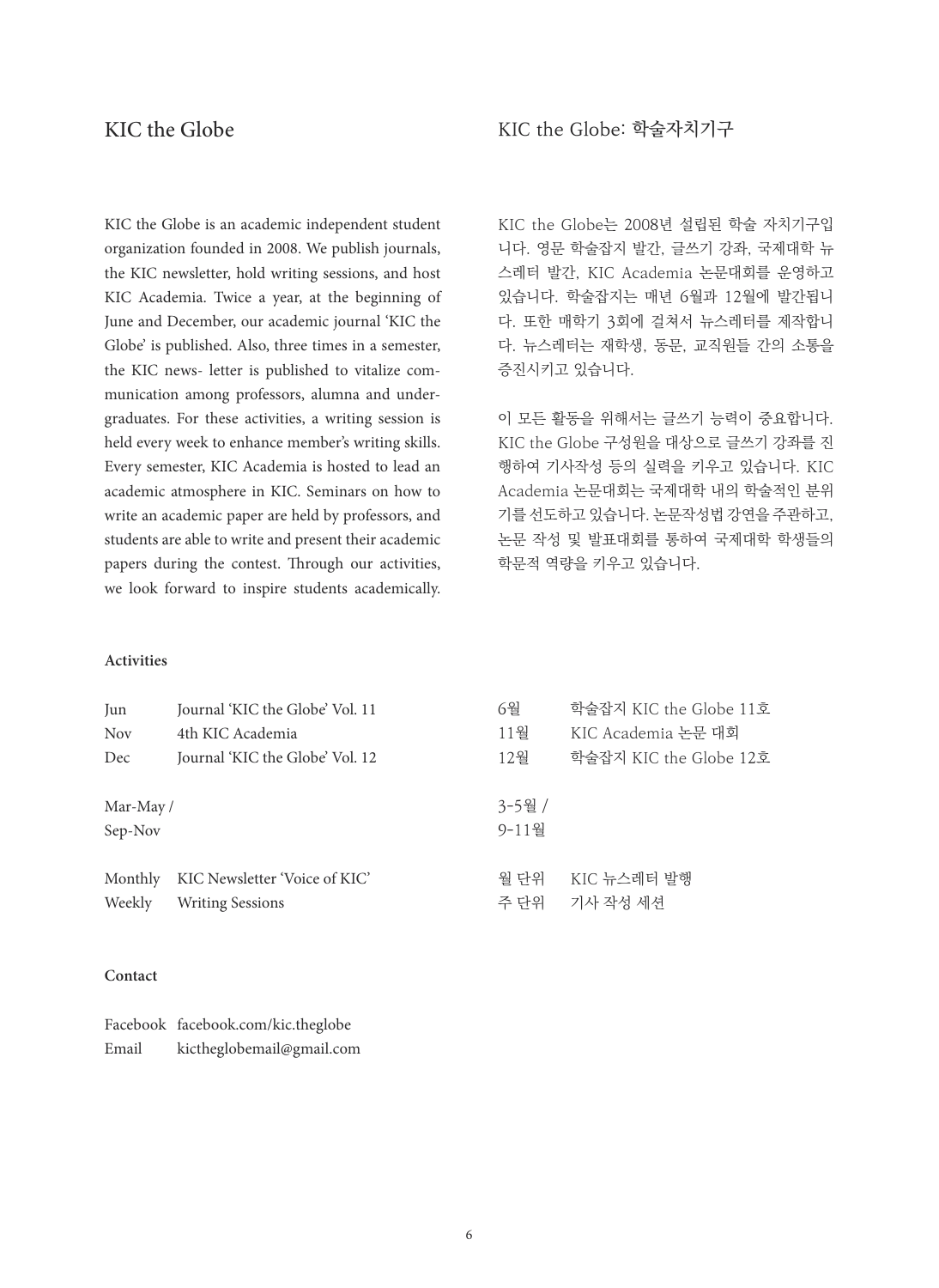Volunteer KIC is a student-oriented volunteer group where the members plan and carry out volunteer activities autonomously under the purpose of returning virtues to the domestic and international community. Established in 2011 at Kyung Hee International College, Volunteer KIC has been active in various volunteer activities such as providing an individual mentoring program called the World Citizen Education and painting dreary walls standing in nearby areas with various themes, ranging from environmental to social issues. In collaboration with the National University of Laos, Volunteer KIC has also been participating in global volunteering in Laos.

#### **Activities (Weekly)**

Monday : Various art, music and physical activities for elders suffering from Alzheimer's or stroke at Yeongtong social welfare center

Friday : Mentoring for the children of multicultural families / Math and English tutoring at a Local Community Child Center / Physical activities with mentally or physically disabled teenage students at Yeongtong Bowling center / English tutoring for the children of lower-income bracket families at Yongin Dreamstart center

Saturday : World Citizen Education for middle school students to cultivate an "international competitiveness" / Free meal services for elders at Hyowon park / Wall painting activities to liven up the atmosphere in Kyung Hee University's neighbors

#### **Contact**

Facebook facebook.com/VolunteerKIC

# Volunteer KIC VolKIC: 봉사단

Volunteer KIC는 국내외 공동체를 위한 사회적 환원 을 목표로 하는 자치기구입니다. 동아리 구성원들이 봉사활동을 주체적으로 기획하고 참여하고 있습니다.

2011년 설립이후 세계 시민교육 멘토링 프로그램, 환 경 및 사회적 이슈를 담은 벽화그리기 활동 등을 하 였습니다. Volunteer KIC의 가장 주요한 행사로는 라오스 국립대와 함께 라오스 해외 봉사활동이 있습 니다.

월요일 : 영통종합사회복지관에서 알츠하이머 혹은 뇌졸중 노인들을 위한 다양한 예술, 음악, 신체 활동

금요일 : 다문화 가정 아동 멘토링 / 지역아동센터에 서 수학 및 영어 학습 지도 / 영통 볼링 센터에서 지 체장애 청소년들과 신체 활동 진행 / 용인 드림스타 트 센터에서 저소득층 아동을 위한 영어 학습 지도

토요일 : 중학생을 대상으로 국제경쟁력 배양을 위한 교육 진행 / 효원공원에서 노인들을 위한 무료 급식 / 경희대학교 주변 지역 벽화 그리기 작업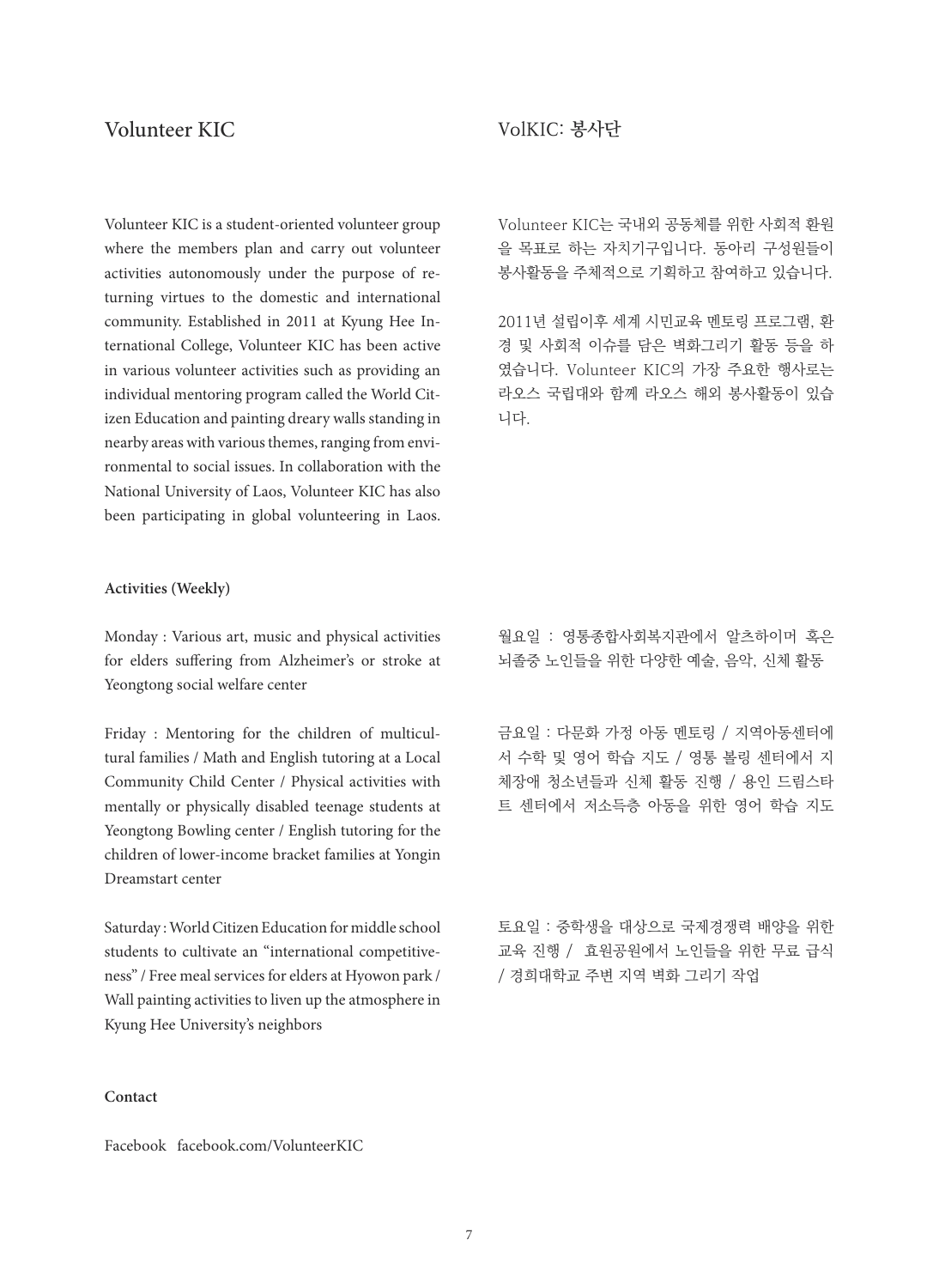# CDG-JIVs

Career Development Group-Jobs/Interns/Ventures (CDG-JIVs) aims to provide students with useful opportunities that help KIC students to prepare for future employment. In the long run, we help students by enhancing their basic capacity to go out into a bigger society in the future. In the short run, on the other hand, we provide various autonomous study groups and study materials, as well as promote a variety of lectures and seminar sessions run by KIC alumni. CDG-JIVs aims to build up a strong network that connects the whole alumni to the present and the future students of KIC.

# CDG-JIVs: 취업/인턴/창업 등 진로개발 자치기구

Career Development Group-Jobs/Interns/Ventures (CDG-JIVs)란 교육을 열망하는 대상자들에게 대학생활에서 접할 수 있는 기회들을 최대한 제공하 고 보조하여 주기적이고 지속적인 학습을 통해 취업, 대학원 및 사회 진출에 필요한 근본적인 역량을 계발 시킴으로써 개인 및 대학의 발전에 이바지하고자 합 니다. 단기적으로는 재학생들의 학습 분위기 조성과 학습보조, 중장기적으로는 국제학과 학생들의 전공 에 맞는 진로설정을 도우며 국제대학 네트워크 형성 과 역량 개발을 위한 자료를 축적하여 사회 진출의 발판을 마련하는 것을 목표로 합니다.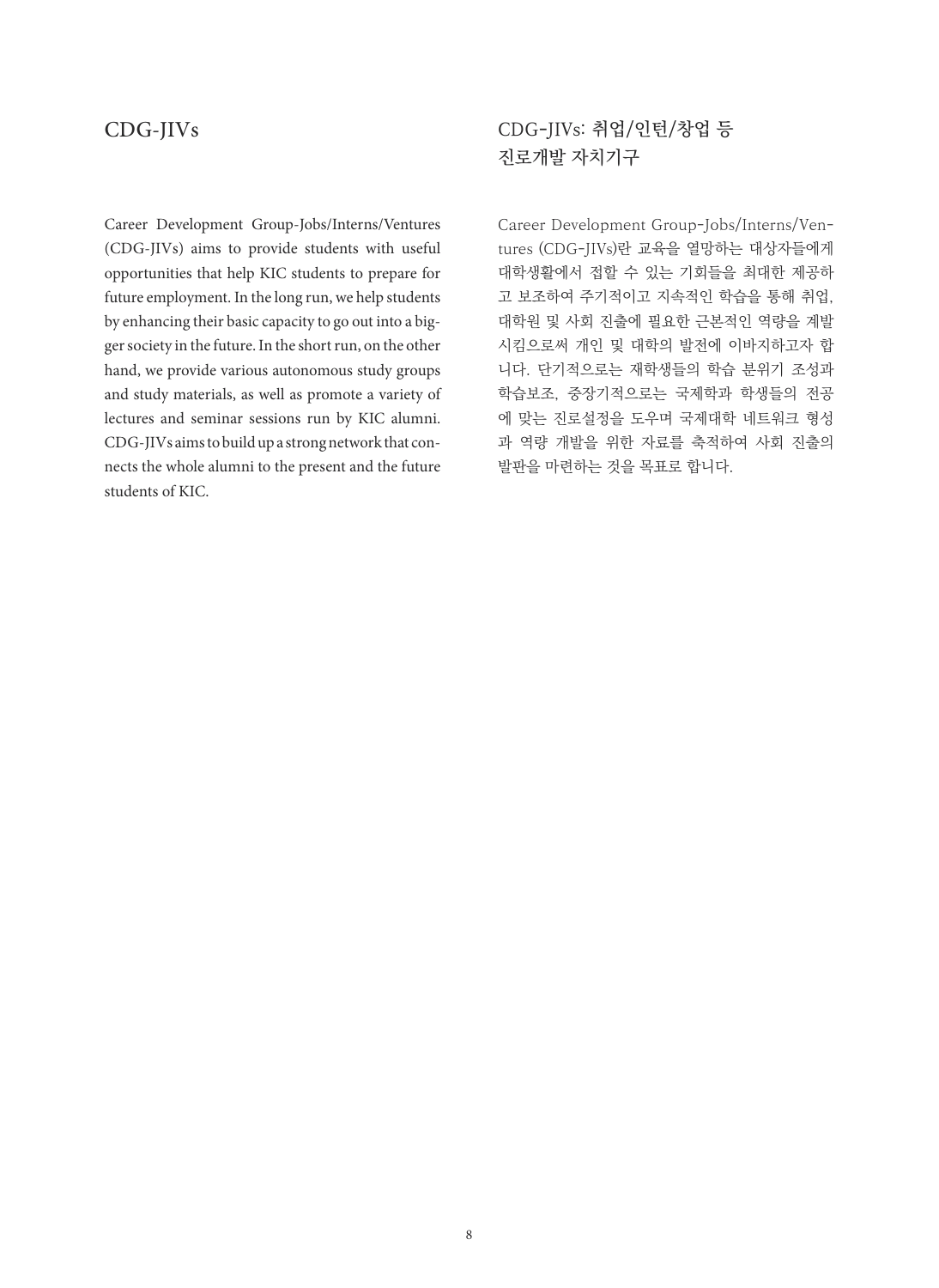# **A. Student Clubs: Sport**

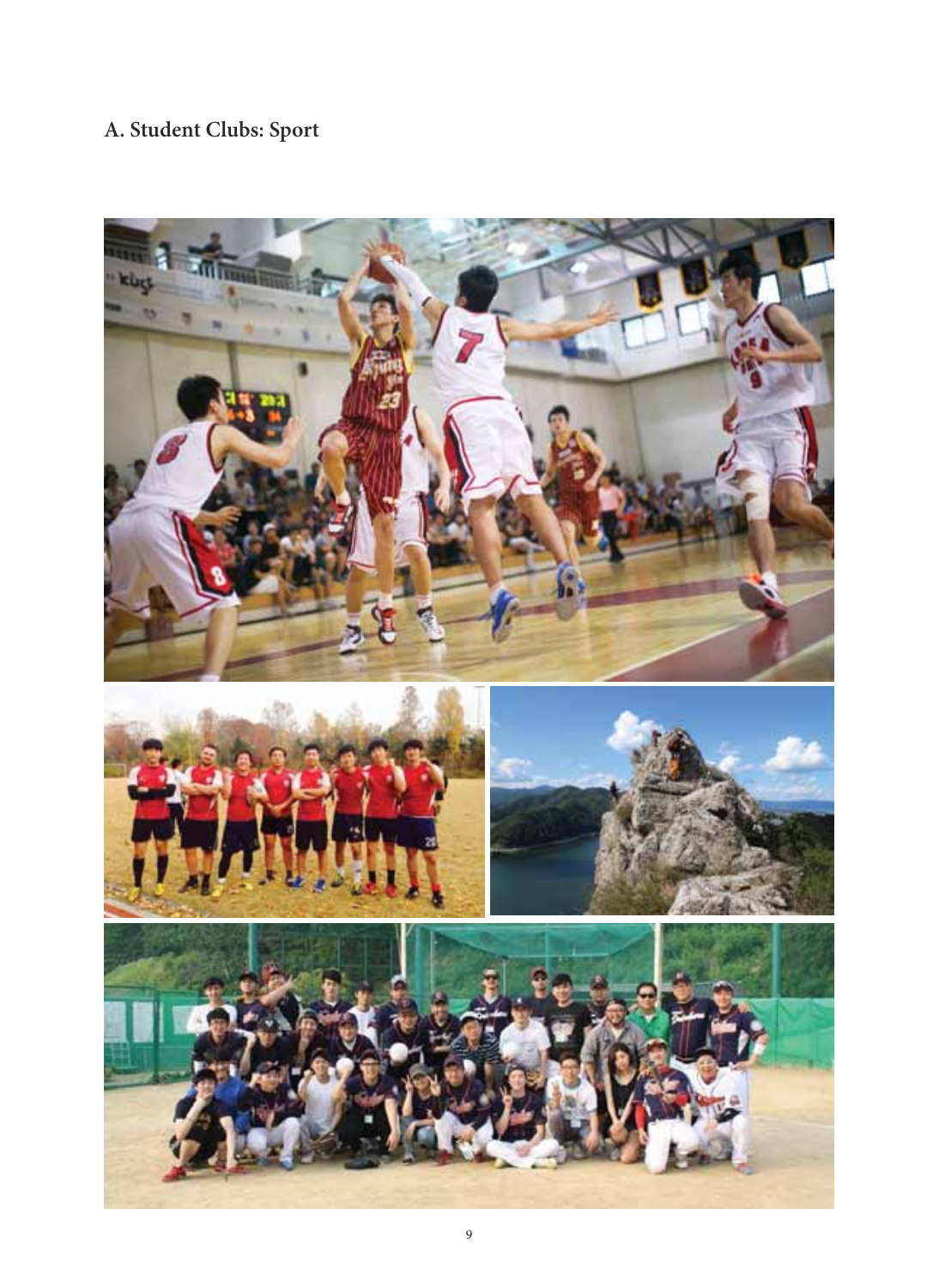# Drinkers

Drinkers is the KIC's baseball club. Established in 2008, we have been enthusiastically active in many matches and other activities. We have practice sessions on weekdays and baseball league called 'Global League' on weekends, which is comprised of teams from Kyung Hee University Global campus. Furthermore, we annually host gratitude matches where alumni, professors, and students get to know each other, independent matches during the end of the semester, and occasionally external matches with society members' baseball teams. We also often hold small gatherings to develop intimacy between our members (Membership training, mentoring system). Our door is always open to people who enjoy baseball and who seek to make satisfying relationships. Knock on it whenever you want to.

### 드링커스: 야구 동아리

드링커스는 국제대학의 야구동아리입니다. 2008년에 설립 이후 많은 경기와 다양한 활동에 열적으로 참여 하고 있습니다. 정기적인 활동으로는 주중에는 훈련과 주말에는 경희대학교 국제캠퍼스 야구 리그 참여를 병 행하고 있습니다. 뿐만 아니라 동문 및 교수님들이 참 여하는 정기 야구 경기를 주최합니다. 또한 실력향상을 위해 동아리 자체 경기를 개최하고 비정기적으로 외부 사회인 야구경기 등도 참가합니다.

야구경기 이외에도 동호회 훈련과 멘토링 등의 친목활 동도 있습니다. 야구를 좋아하고, 좋은 인연을 만들고 싶은 분들에게 드링커스의 문은 언제나 열려있습니다.

#### **Activities**

| Global League                               | 글로벌 리그       |
|---------------------------------------------|--------------|
| Regularly on weekends                       | 주말에 정기적으로 진행 |
| Annual Gratitude Match                      | 보은전          |
| During the beginning of the first semester  | 1학기 초에 진행    |
| Independent Matches                         | 자체전          |
| During the closing periods of the semesters | 학기 말에 진행     |
| External Matches                            | 외부 경기        |
| Occasionally                                | 비정기적으로 진행    |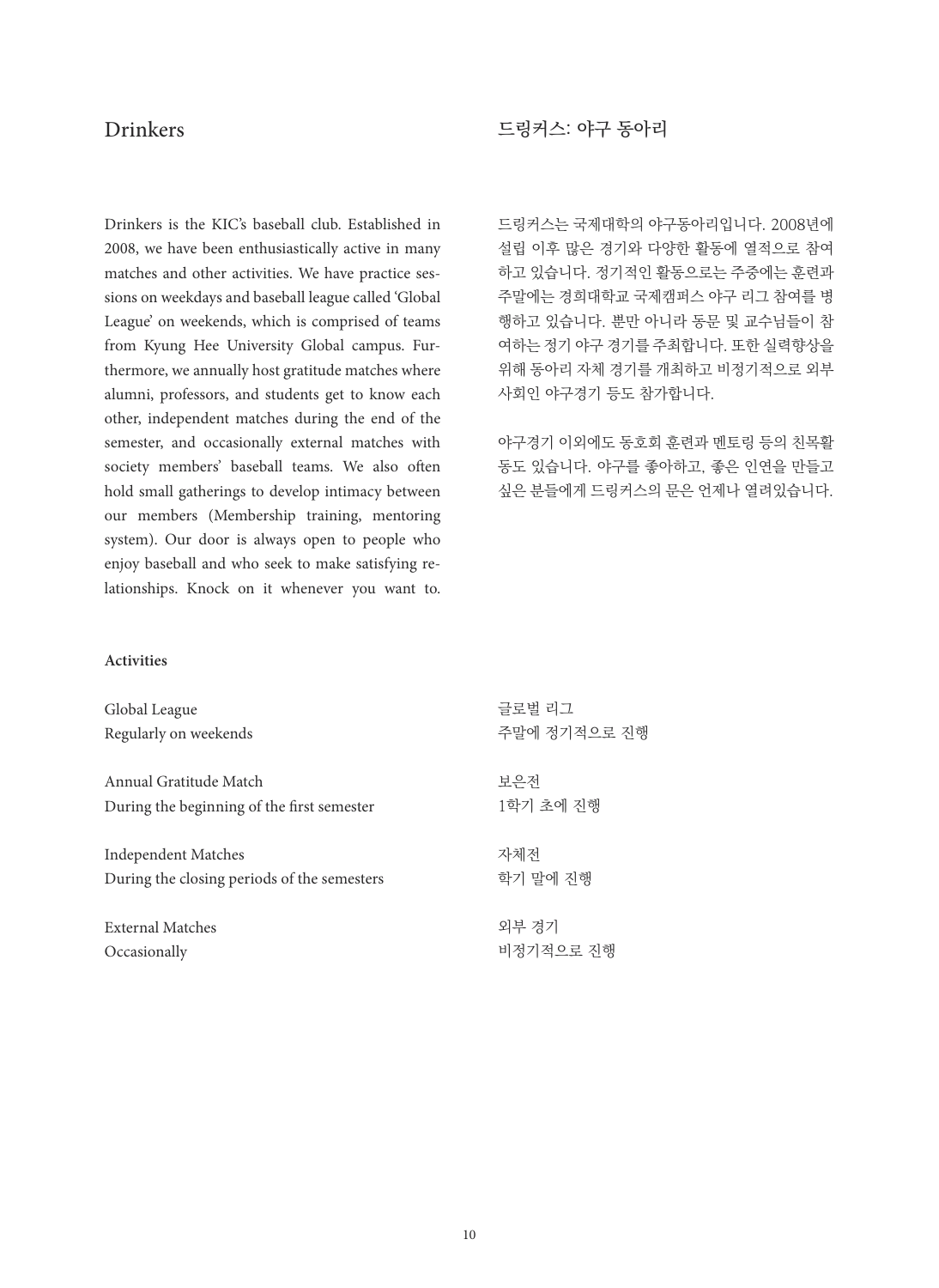# FCIR

FCIR is a football club within the Kyung Hee International College. Students who are interested in soccer engage in weekly football gatherings as well as friendly matches against other faculty football teams. We also play against other international colleges from other universities. We welcome anyone who is interested in football and would like to enjoy our activities in a comfortable atmosphere.

FCIR은 경희대학교 국제대학의 축구 동아리입니다. 축구에 관심 있는 학우들이 모여 매주 운동을 합니다. 국제캠퍼스 내의 다른 과들과 친선경기, 타 대학 국제 학부들과의 시합 등을 하며 매년 좋은 성적을 내고 있 습니다. 축구에 관심 있는 학우를 환영합니다. 언제나 편한 분위기 속에서 운동을 할 수 있습니다.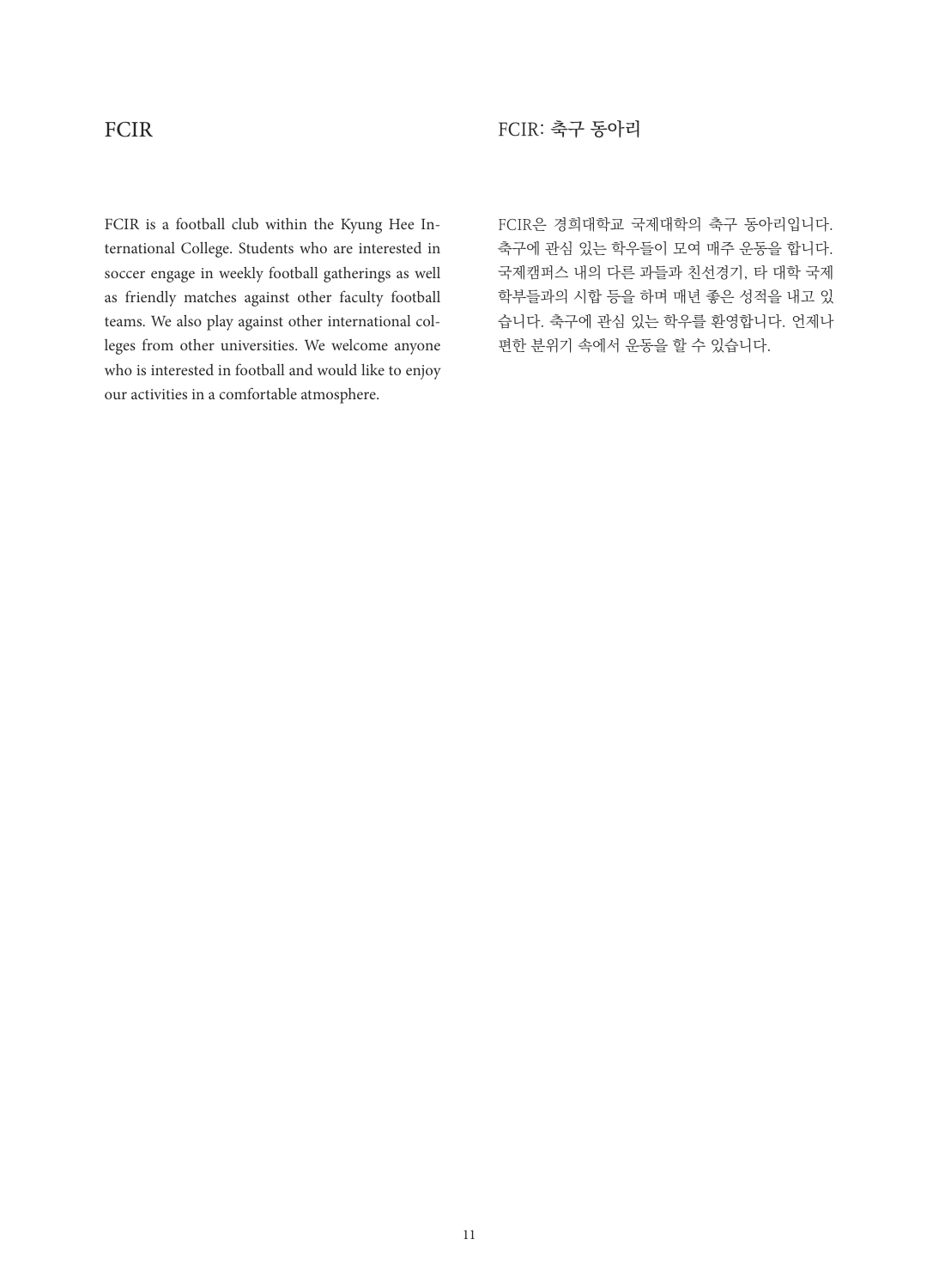# Higher Than Now

We, HTN, are a sports climbing club that freely climbs artificial rock-walls and natural rock-walls that vary in levels of difficulty. Sports climbing not only helps exercise the whole body but also provides a thrilling feeling that when you climb, you don't think about anything but the activity itself. As you first start doing it, you would be mesmerized by its charm.

HTN first places its priority on safeness and excitement. We believe that if you are a student who is interested in sports climbing or sports itself, you would be able to share amusement through this club. Our activities are usually executed in indoor and outdoor artificial rock climbing wall courses and natural rock climbing wall courses like a nearby mountain.

# HTN: 스포츠 클라이밍 동아리

HTN은 인공 암벽과 자연 암벽을 난이도별로 혹은 자 유롭게 등반하는 스포츠 클라이밍 동아리입니다. 동 아리의 주요 활동인 스포츠 클라이밍은 전신운동 효 과가 좋을 뿐만 아니라, 운동 중에는 다른 생각이 전 혀 나지 않을 정도의 긴장감을 주어 한번 시작하면 그 매력에 빠지게 됩니다.

HTN은 그 무엇보다 안전과 재미를 우선으로 합니다. 클라이밍 혹은 스포츠 자체에 관심이 있는 학생이라면 이 동아리를 통해서 즐거움을 함께할 수 있을 것입니 다. 동아리 활동은 주로 실내 외 인공 암벽장과 자연 암벽장에서 진행됩니다.

#### **Activities**

| Sports climbing                           | 스포츠 클라이밍       |
|-------------------------------------------|----------------|
| Walking and tracking                      | 워킹과 트래킹        |
| Camping                                   | 캠핑             |
| Participation in sports climbing contests | 스포츠 클라이밍 대회 출전 |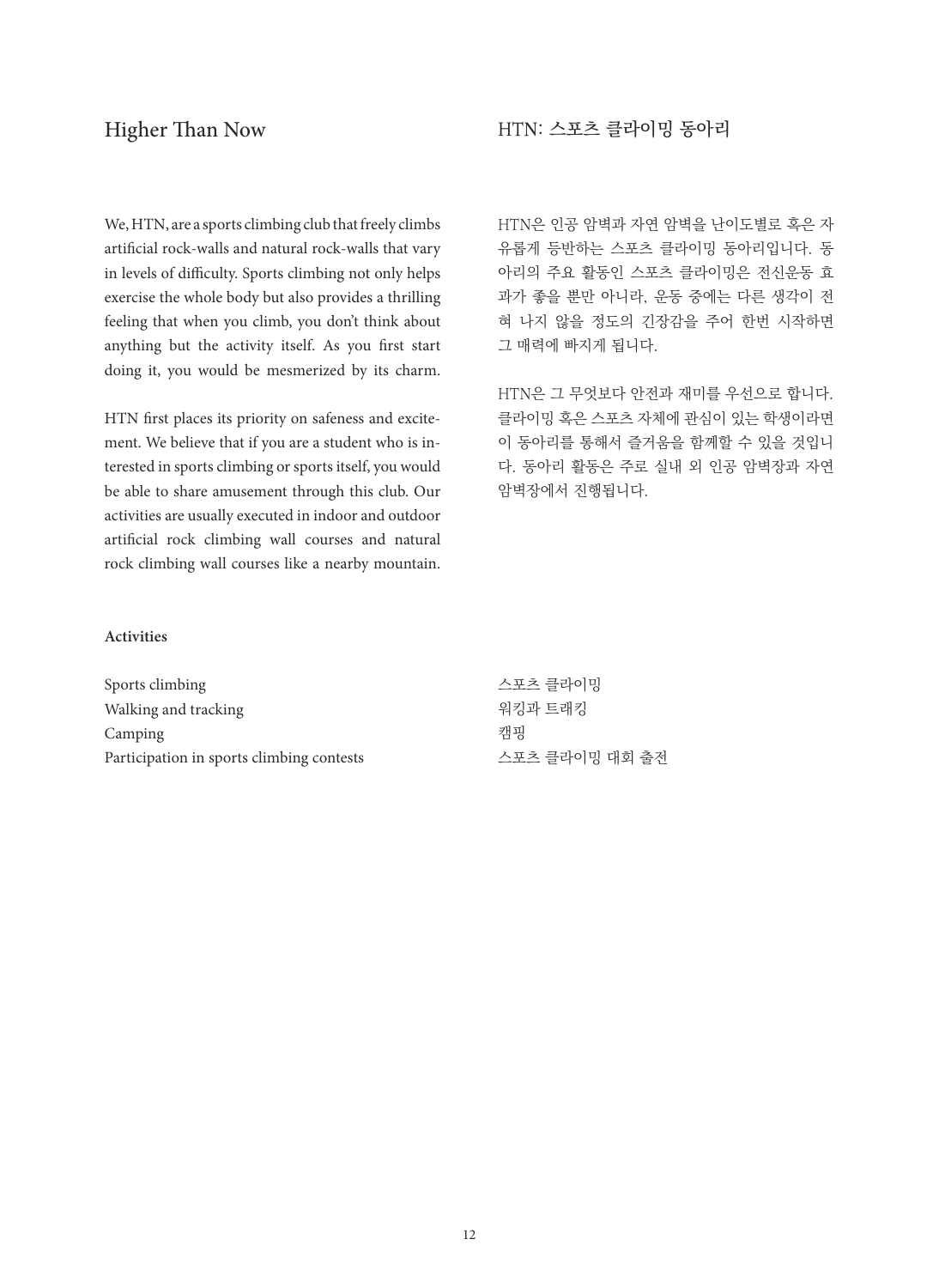# Rebound

리바운드: 농구 동아리

Kyung Hee International College basketball club, REBOUND, is a traditional club first founded in 1988. We've held an event called 'OB event' to bring the OBs and the YBs closer together. We maintain our strength and practice basketball skills twice a week. Based on this efforts, we have excelled in various games and competitions with other clubs. 리바운드는 1988년에 창립한 역사가 있는 농구 동아 리입니다. 매년 OB전이라는 행사를 개최해 선후배간 의 친목을 다집니다. 매주 2회 정기 훈련을 하여 체력 관리와 실력 향상을 도모하고 있습니다. 이를 바탕으 로 타 동아리와의 시합은 물론 각종 대회에 출전하여 우수한 성적을 거두고 있습니다.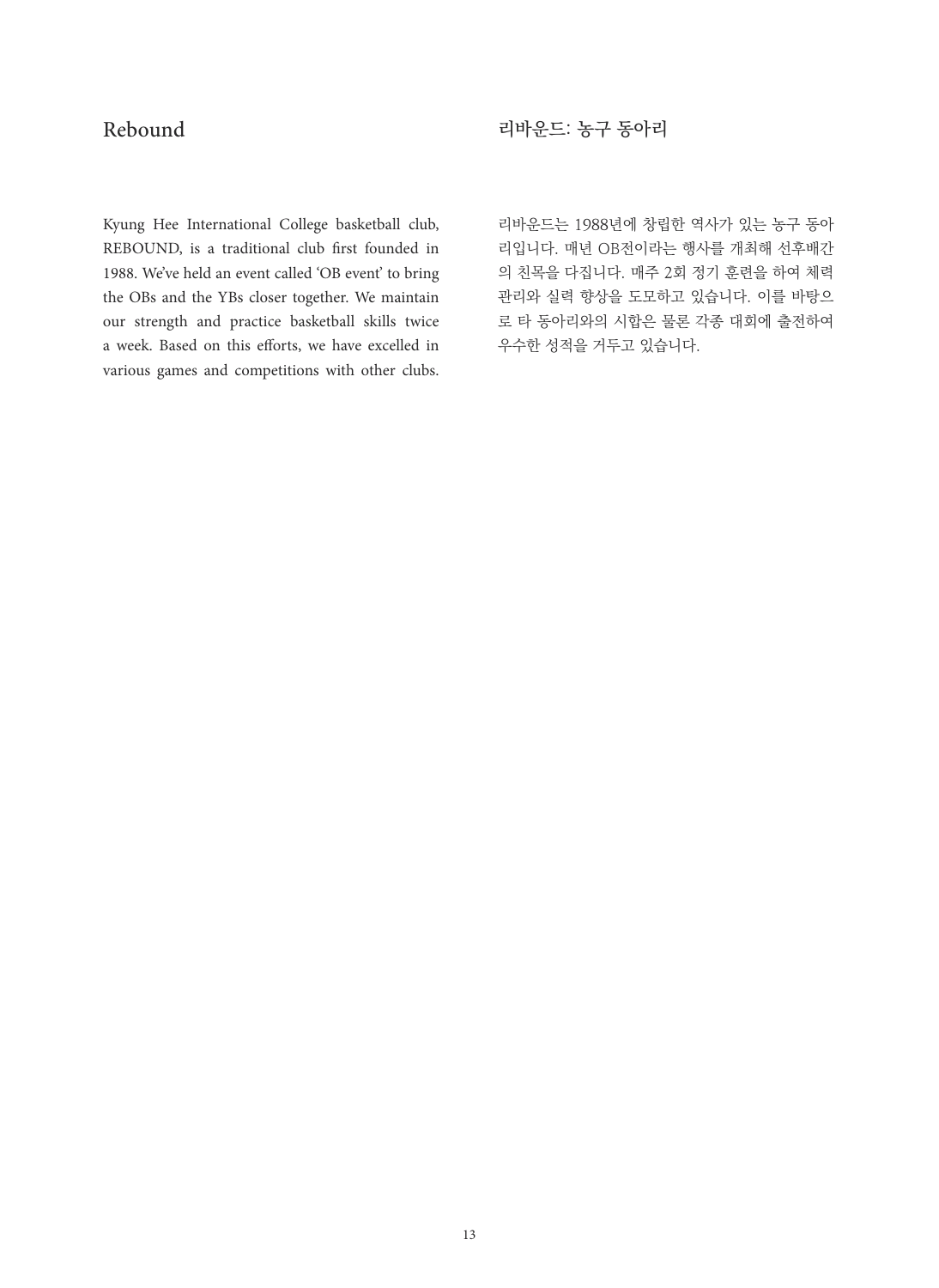# Renaissance

#### Renaissance, One and Only.

Renaissance is the one and only rugby club in Kyung Hee University. Ruby is the sports of power and manner. With individual exercise and weekly practice, you can learn how to play rugby and be one of the proud Kyung Hee university rugby players. Do you think rugby is too much of a brutal sport to play? Don't worry. Unlike other sports, Rugby has diverse positions that can fit your preference! Professional coaches who were once members of the Korea national team will guide you to enjoy real rugby safely. Come and watch our game. Your university rugby life starts from here.

### 르네상스: 럭비 동아리

르네상스, 유일무이.

르네상스는 경희대를 대표하는 유일무이한 럭비 클럽 입니다. 매년 열리는 6개 대학리그(경희대,서울대,연세 대,고려대,육사,인천대)에 참가하고 있습니다. 그 외의 각종 대회에도 참가하여 실력을 키워나가고 있습니다. 특히 훈련 시 국가대표 출신의 코치들의 지도를 받으며 안전하게 넘어지는 법, 태클하는 법 등을 체계적으로 배우고 있어서 럭비를 처음 배우는 학우들에게 최고의 동아리라고 자신합니다.

#### **Activities**

| Internal & External Matches        | 내부/외부 팀과의 경기  |
|------------------------------------|---------------|
| Occasionally                       | 비정기적          |
|                                    |               |
| Participation in Tournaments       | 대회 참가         |
| Gangnam Area Rugby Championship    | 강남 지역 러비 챔피언십 |
| CheonAn Rugby Sevens               | 처아 럭비 세븐즈     |
| University Rugby Club Championship | 대학 럭비 클럽 챔피언십 |

#### **Contact**

Facebook facebook.com/kyungheerugby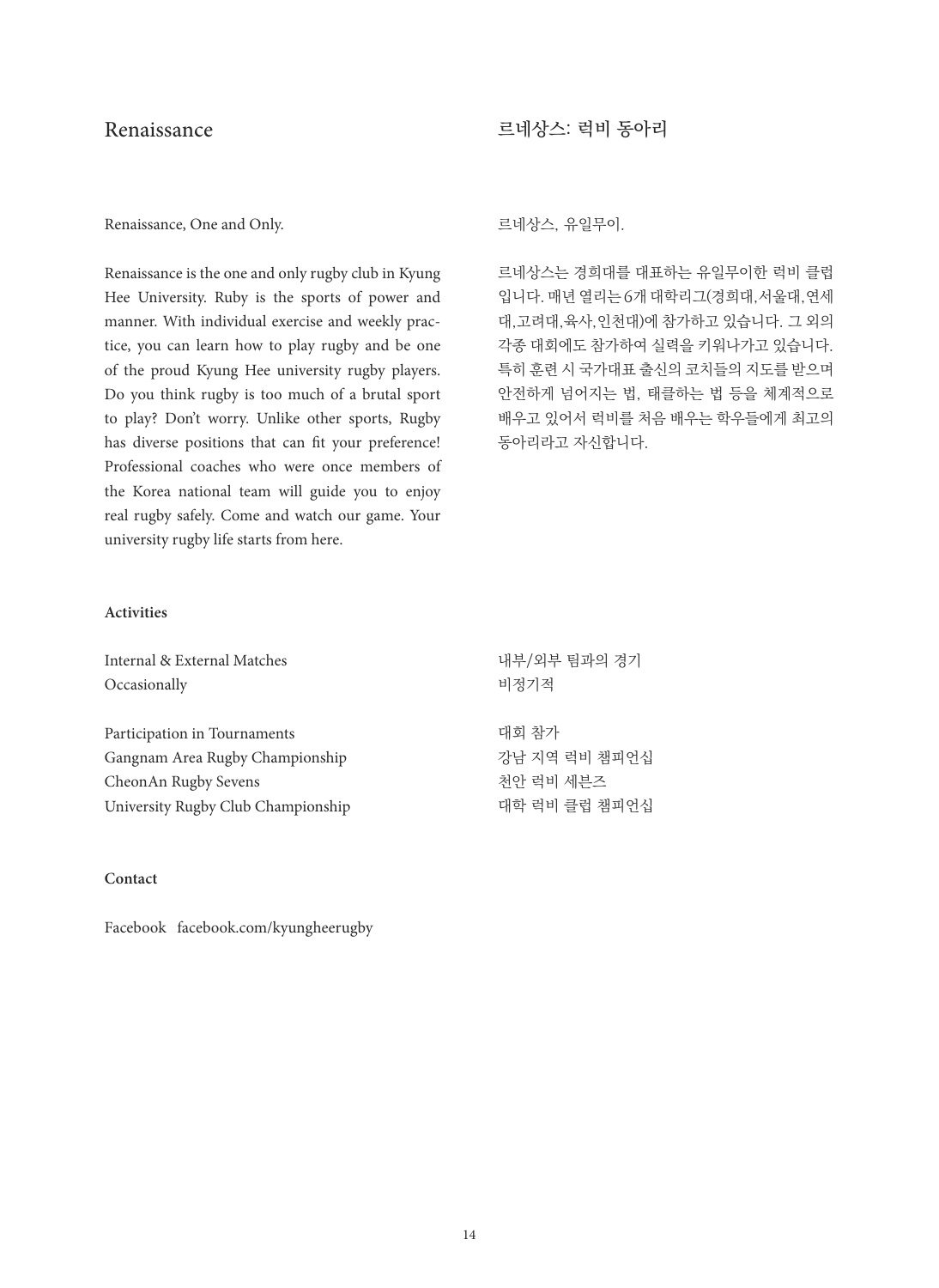# **B. Student Clubs: Music & Performance**

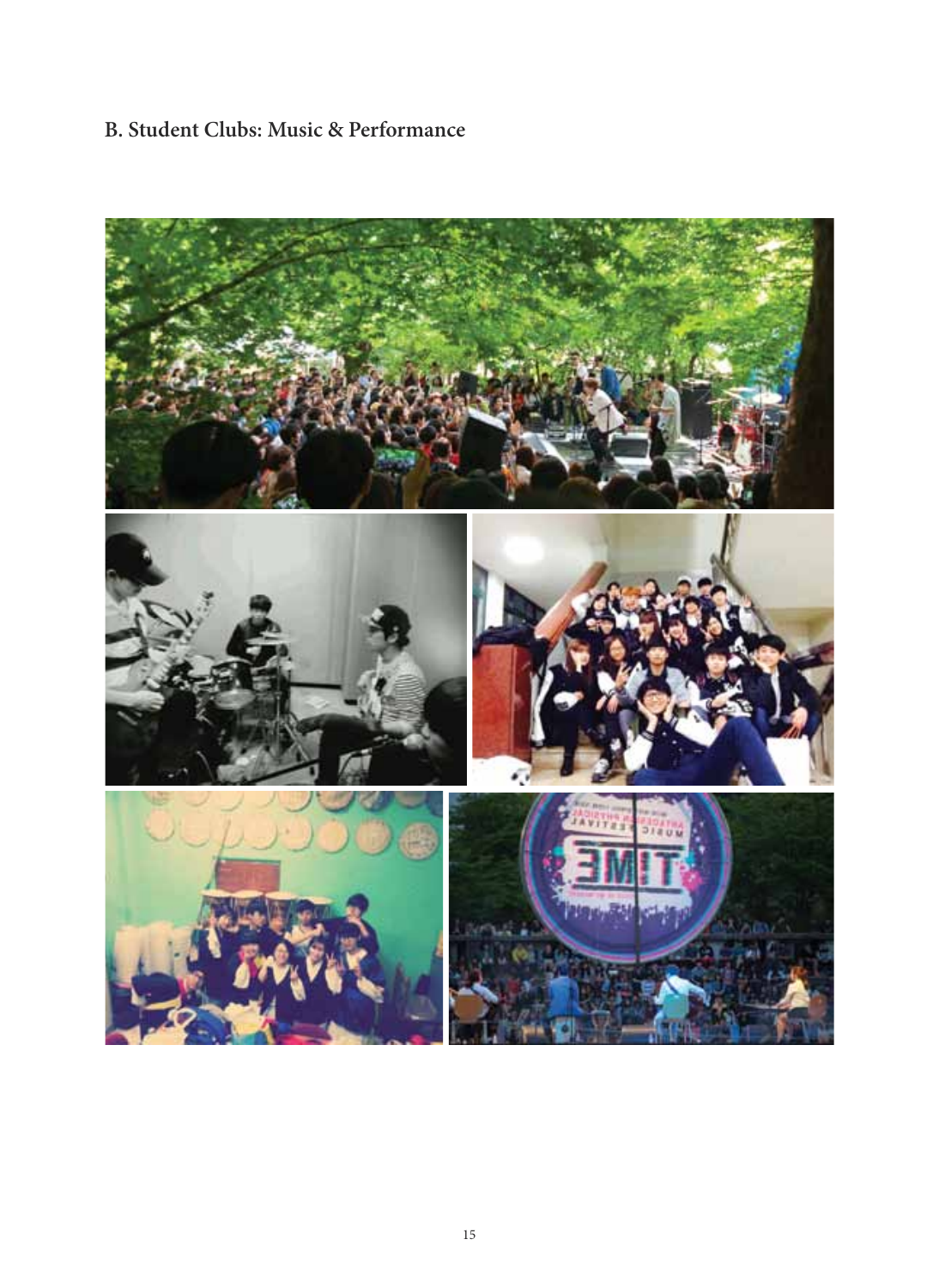# ROAD

ROAD is the one and only band club in the College of International Studies. Under the motto, 'Realization of a dream', all members enthusiastically participate in activities. Every year, by taking a significant part in Festival of Kyung Hee University, opening our own periodic stage and holding festivals, we strive to devote ourselves to music and to the growing camaraderie among the members. Also, since music has a significant humane value, we try to contribute to the public interests by preparing events such as charity performance and busking (street performing). Like John Wilson said, "Music is the universal language," music is an essential factor for many people who try to thrive in this globalized world. In this aspect, we can firmly say that ROAD aims and grows for that very factor.

### 로드: 밴드 동아리

국제대학 유일의 밴드 동아리인 로드는 <꿈의 실현> 이라는 모토 아래 구성원 모두가 열정적인 활동을 하 고 있습니다. 매년 대동제 공연의 한 축을 담당함과 동시에, 정기적인 공연과 창립제를 통해 음악적 정진 을 위해 노력하고, 구성원 상호간의 친목을 도모합니 다. 뿐만 아니라, 음악은 인간미의 관점에서 의미가 크 기에, 자선공연과 버스킹 등의 행사를 자체적으로 준 비하여 공공의 이익에도 기여하고자 노력합니다. <음 악은 만국공통어>라는 존 윌슨의 말이 있듯이, 음악 은 국제화 시대의 주역이 될 많은 이들에게 없어서는 안 될 요소입니다. 그리고 저희 로드는 이러한 바를 지향하고 있다고 자신 있게 말할 수 있습니다.

#### **Activities**

| Festival of KyungHee University concert | 대동제 콘서트     |
|-----------------------------------------|-------------|
| Rock Festival                           | 록 페스티벌 콘서트  |
| ROAD official concert                   | 공식 콘서트      |
| ROAD summer vacation concert            | 여름방학 콘서트    |
| ROAD anniversary of founding concert    | 개교기념 콘서트    |
| KICian's Night endorsement concert      | 국제인의 밤 콘서트  |
| Freshmen Orientation concert            | 신입생 환영회 콘서트 |

#### **Contact**

Cyworld club.cyworld.com/road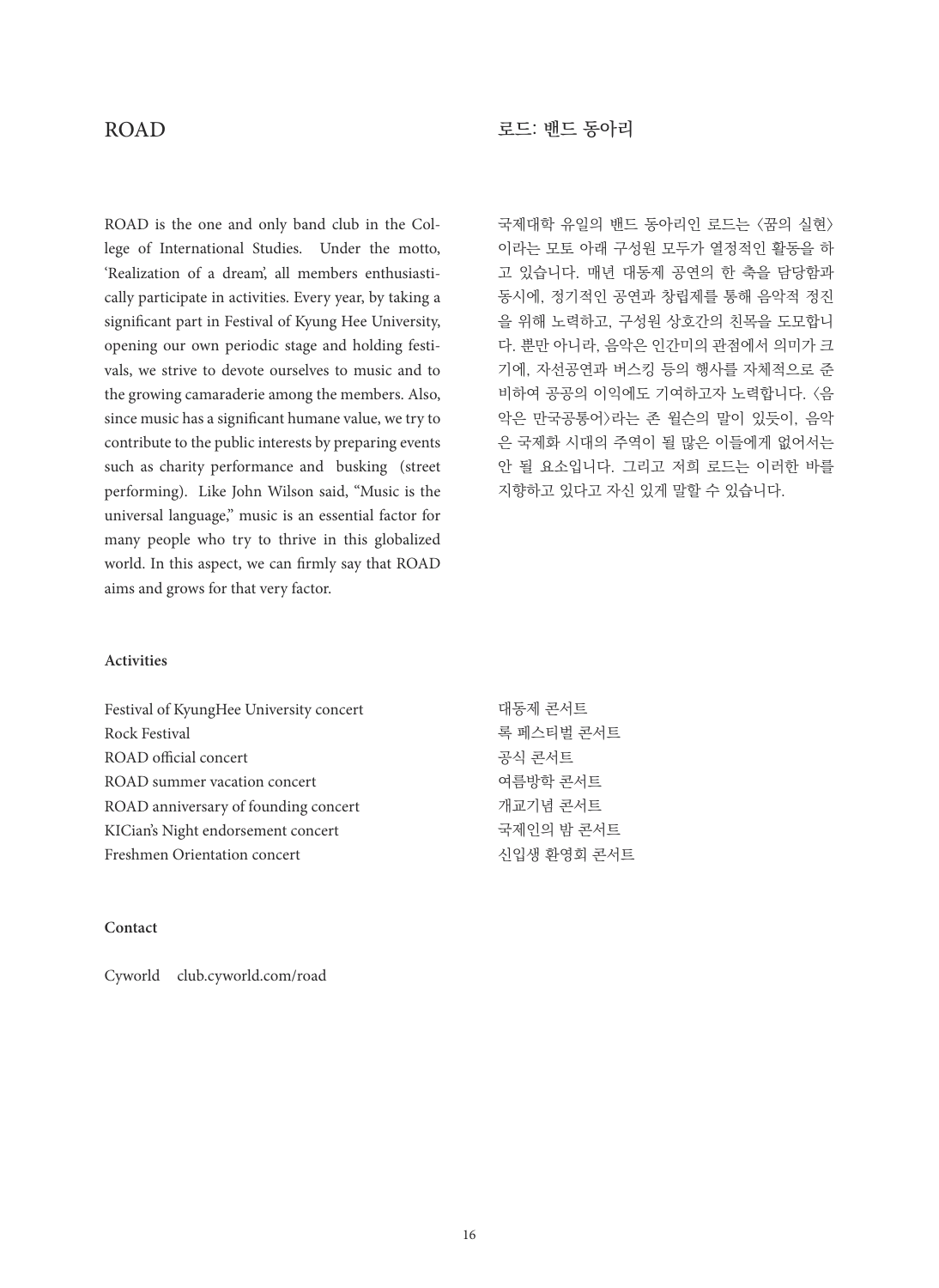# Wild Flower

Established in 1989, Wildflower is a protest-song club in Kyung Hee International College. Protest songs can be defined as the songs of ordinary citizens and their lives, grief, dreams, hope, and friends. Members of Wildflower not only learn and perform such songs, but also study and discuss the songs and the society as a whole. Moreover, participating in events such as 4.19 and 5.18 allows members of Wildflower to directly view historical scenes, and Wildflower's athletic competitions and alumni association further strengthen the ties between seniors and juniors. Through such activities, members of Wildflower can learn many things under a family-like atmosphere.

# 들꽃: 노래패 동아리

들꽃은 삶과 희망을 노래하는 국제대 민중가요 노래패 로 1989년도에 창립했습니다. 민중가요란 국가나 사 회를 구성하는 일반 국민을 칭하는 민중들의 삶의 애 환이나 꿈, 희망 그리고 친구에 대한 노래입니다. 들 꽃은 이러한 노래를 같이 배우고 공연하며 민중가요 및 사회 전반에 대해 공부하고 토론을 합니다. 그리 고 4.19 마구달리기, 5.18 광주답사 등의 활동으로 역 사 현장에 직접적으로 참여하고 있으며, 들꽃 체육대 회, 전진대회 등의 활동을 통해 동아리 내 선후배간의 결속을 높이고 있습니다. 이러한 활동들을 통해 들꽃 은 가족 같은 분위기 속에서 많은 것을 배울 수 있는 곳 입니다.

#### **Activities**

| Mar     | Spring MT                        | 3월     | 봄 MT       |
|---------|----------------------------------|--------|------------|
| Apr     | 4.19 Run                         | 4월     | 4.19 달리기   |
| May     | 5.18 Gwangju field investigation | 5월     | 5.18 광주 답사 |
| May-Jun | Athletic competition             | 5-6월   | 들꽃 체육대회    |
| Sep     | Fall MT                          | 9월     | 가을 MT      |
|         | Nov-Dec Subscription Concert     | 11-12월 | 콘서트        |

#### **Contact**

| Daum  | cafe.daum.net/wildflower                     |
|-------|----------------------------------------------|
| Naver | www.band.us/#/band/hf9hbiya                  |
|       | Facebook facebook.com/groups/304479419602788 |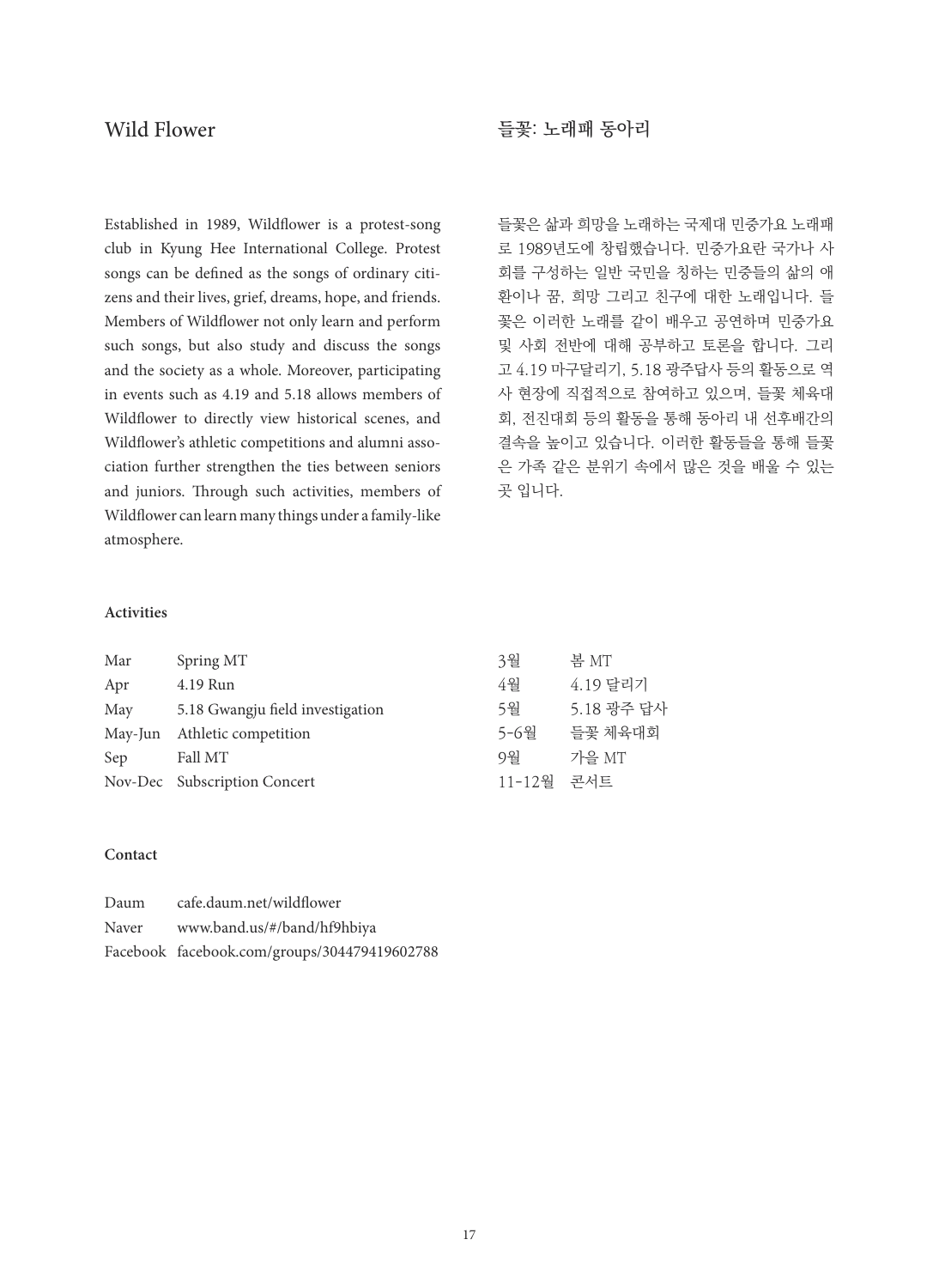# Yeoldoo Madang

Yeoldoo Madang is the KIC students' place to learn and practice the Korean traditional music, Poongmool. Students participating in this club will be able to learn at least 2 instruments, starting off with Jangoo. As a club that actually performs, there might be intensive practice sessions to meet the certain level of criteria. Nevertheless, members will go through various activities together, which allows to build a friendly atmosphere among them.

# 열두마당: 풍물 동아리

열두마당은 국제대학의 풍물 동아리입니다. 동아 리 구성원은 풍물을 연습하고 선보입니다. 장구를 기본으로 다루며, 이후 2개정도의 악기를 다룹니 다. 공연 동아리로서 일정 기준을 맞추기 위한 연 습 수준이 높은 편입니다. 또한 높은 연습량만큼 다양한 활동을 통하여 구성원들 사이의 유대감과 분위기가 무척 좋습니다.

#### **Activities**

| Jun-Jul    | Summer Rural Activity           | $6 - 7$ 월 | 농활       |
|------------|---------------------------------|-----------|----------|
| Aug        | <b>Summer Practice Session</b>  | 8월        | 여름 연습 세셔 |
| Oct        | Yeoldoo Madang Association      | 10월       | 열두 마당    |
|            | School Festival Performance     |           | 학교 축제 공연 |
| <b>Nov</b> | Chambaragi (Yearly Performance) | 11월       | 정기 공연    |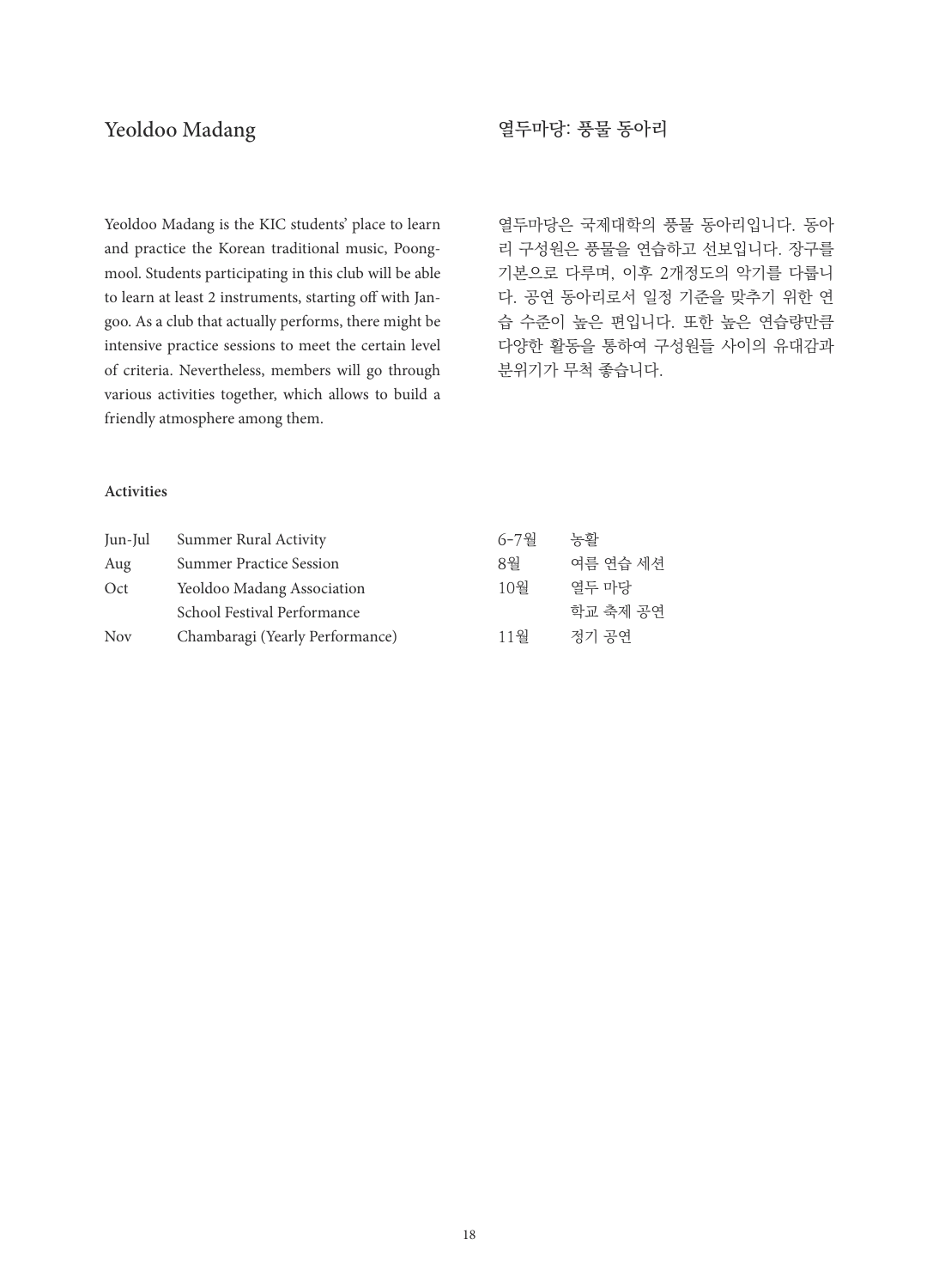# **C. Student Clubs: Debating**

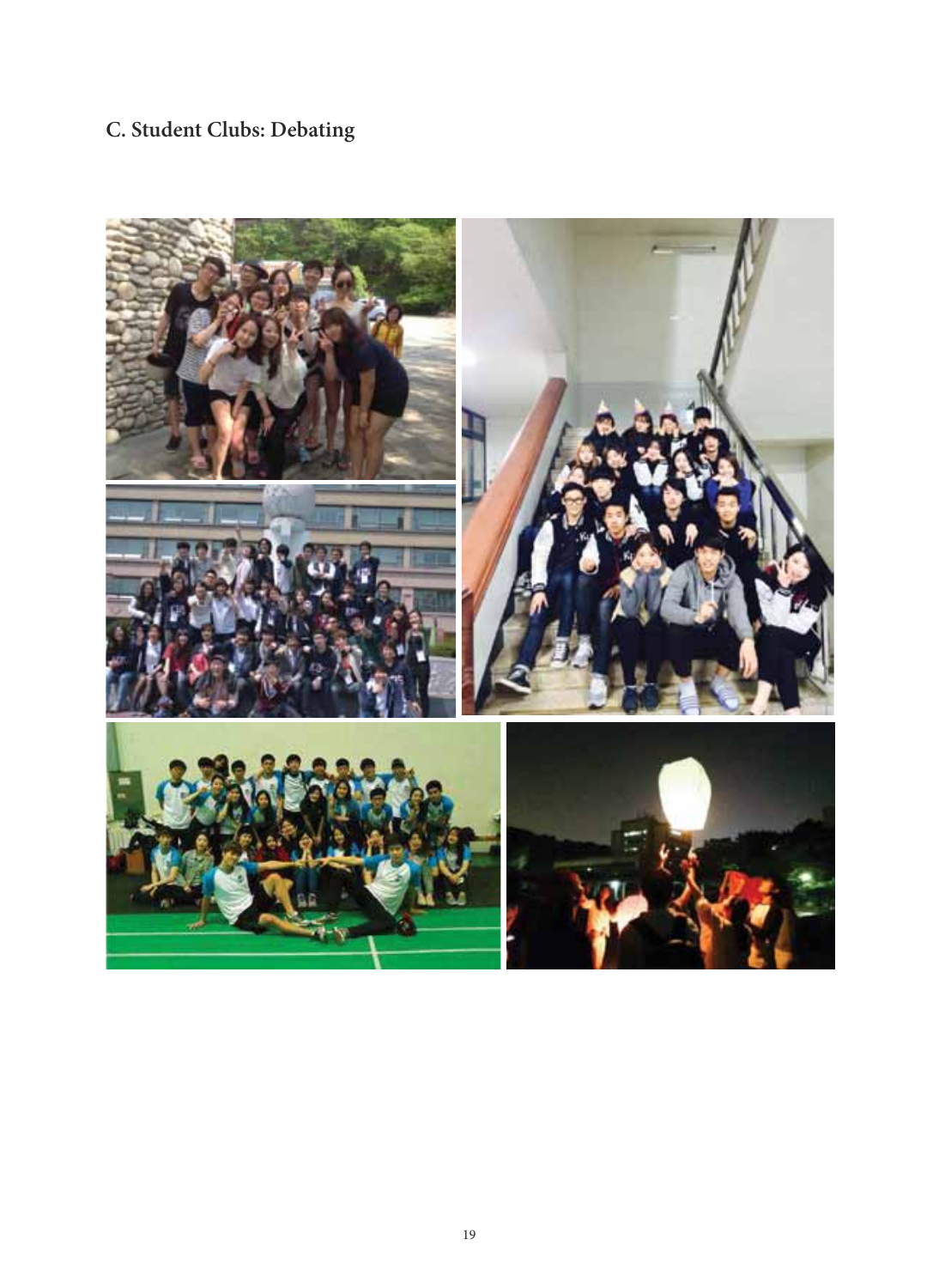GATE (Global Affairs Through English) is a club that implements English debates about global issues. We share ideas regarding the global agendas through 'Debate in Learning Session' every week. Through this process, our club members naturally not only enhance their English skills but also their logical idea-making process that is a prerequisite for debate. Even though our club has a fixed form, we proceed the debate in a relatively free atmosphere so that those who are not familiar with debate or lack in English skills can participate in debate easily.

GATE is a study-based club. However, we also have the characteristic of a friendly club with a family-like atmosphere. While planning MTs and festivals, we can easily get together. What's more, since we have a family-life atmosphere; we have frequent gatherings and sometime travel together. This can be seen as a strong point and a distinct characteristic of GATE.

GATE (Global Affairs Through English)는 국제적 안건을 주제로 영어토론을 하는 학술 동아리입니다. GATE에서는 매주 Debate in Learning Session을 진행하여 국제적으로 주요한 안건을 발굴하고 이에 대 한 의견을 교환합니다. 이 과정을 통해 자연스럽게 영 어 실력, 토론에 필요한 논리적인 주장 제기 능력 등을 향상시킵니다. 또한 동아리의 기본적 틀을 바탕으로 비교적 자유로운 분위기 속에서 토론을 진행합니다. 따라서 토론에 익숙하지 않거나 영어에 대한 자신감 이 부족한 학생들도 쉽게 토론에 참여할 수 있습니다.

GATE는 학술 동아리이지만 또한 가족 같은 분위 기를 지니고 있는 친목 동아리이기도 합니다. 공 식일정인 MT 및 축제행사를 통하여 많은 교류 를 하고, 개별적으로 모임가지거나 여행을 가기 도 합니다. 이 또한 GATE의 장점이자 특성입니다.

#### **Activities**

| Every Thursday |                                      | 매주 목요일 |                           |
|----------------|--------------------------------------|--------|---------------------------|
|                | Debate in Learning Session           |        | Debate in Learing Session |
|                | Apr, Oct MT (Trip with club members) | 4.10월  | MT                        |
| May            | Pub during Festival in KHU           | 5월     | 축제 기가 동안 펍 운영             |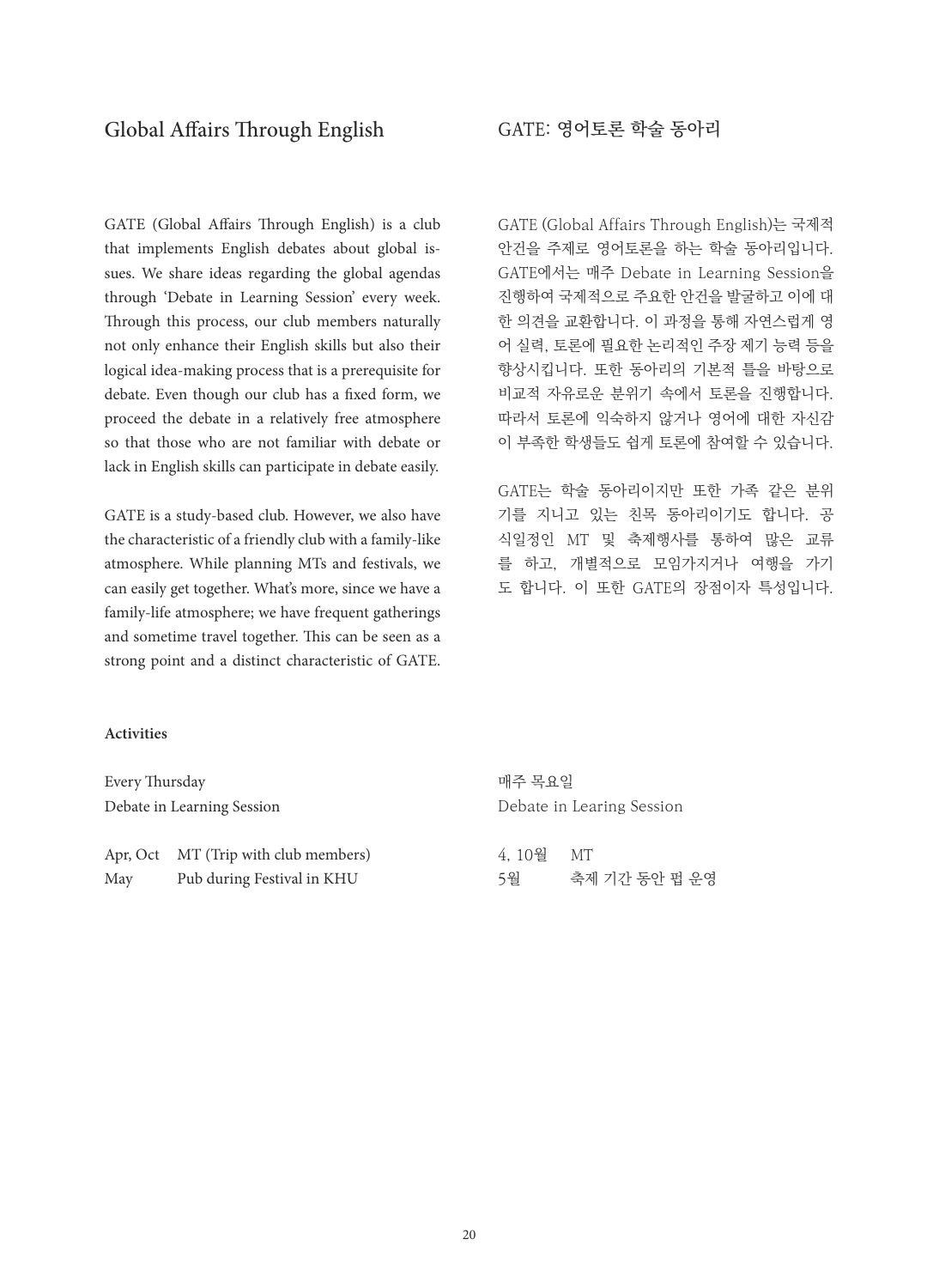# Hyeam

Our slogan is 'Thinking people, social philosophy club'. We gather every Thursday and discuss 'how to live together in our society, social justice, and social issue.' Our gathering is called the 'Learning' and we take advantage of a variety of materials, such as scholarly articles, movies, and newspapers. We also learn social values through participating community activities, such as touring 5.18 Gwangju democracy revolution and volunteering in rural communities.

### 혜암: 사회철학 동아리

혜암은 <사람을 생각하는 사회 철학 동아리>입니다. 매주 목요일 <학습>이라고 불리는 토론 세미나를 통 해서 우리 사회의 약자들을 생각해보고 함께 살아가 는 법, 모두가 행복하기 위한 사회 정의, 그리고 사 회 이슈에 대한 토론을 진행합니다. 토론 준비를 위 해 책, 영화, 신문기사 등의 심도 있는 자료를 참조하 고 있습니다. 또한 실천하는 지식인으로서 5.18 광주 기행 및 농촌 봉사활동 등의 활동을 하고 있으며, 이 를 통해 사회 속에서 사람을 위한 가치들을 실현해 나가고 있습니다.

#### **Activities**

| Mar        | Freshman welcoming party                | 3월   | 신입생 환영회       |
|------------|-----------------------------------------|------|---------------|
|            | Spring MT                               |      | MТ            |
| Apr        | Activities for rural communities        | 4월   | 농활            |
|            | Celebrating 4.19 revolution by running  |      | 마구달리기         |
| May        | Athletic Meeting with all club members  | 5월   | 체육대회          |
| Jun-Jul    | Activities for rural communities        | 6-7월 | 농활            |
| Sep        | Operating pub in Kyung Hee festival     | 9월   | 축제 기가 중 주점 운영 |
| <b>Nov</b> | <night of="" philosophy=""></night>     | 11월  | 철학의 밤         |
|            | All member gather to celebrate freshman |      |               |
|            |                                         |      |               |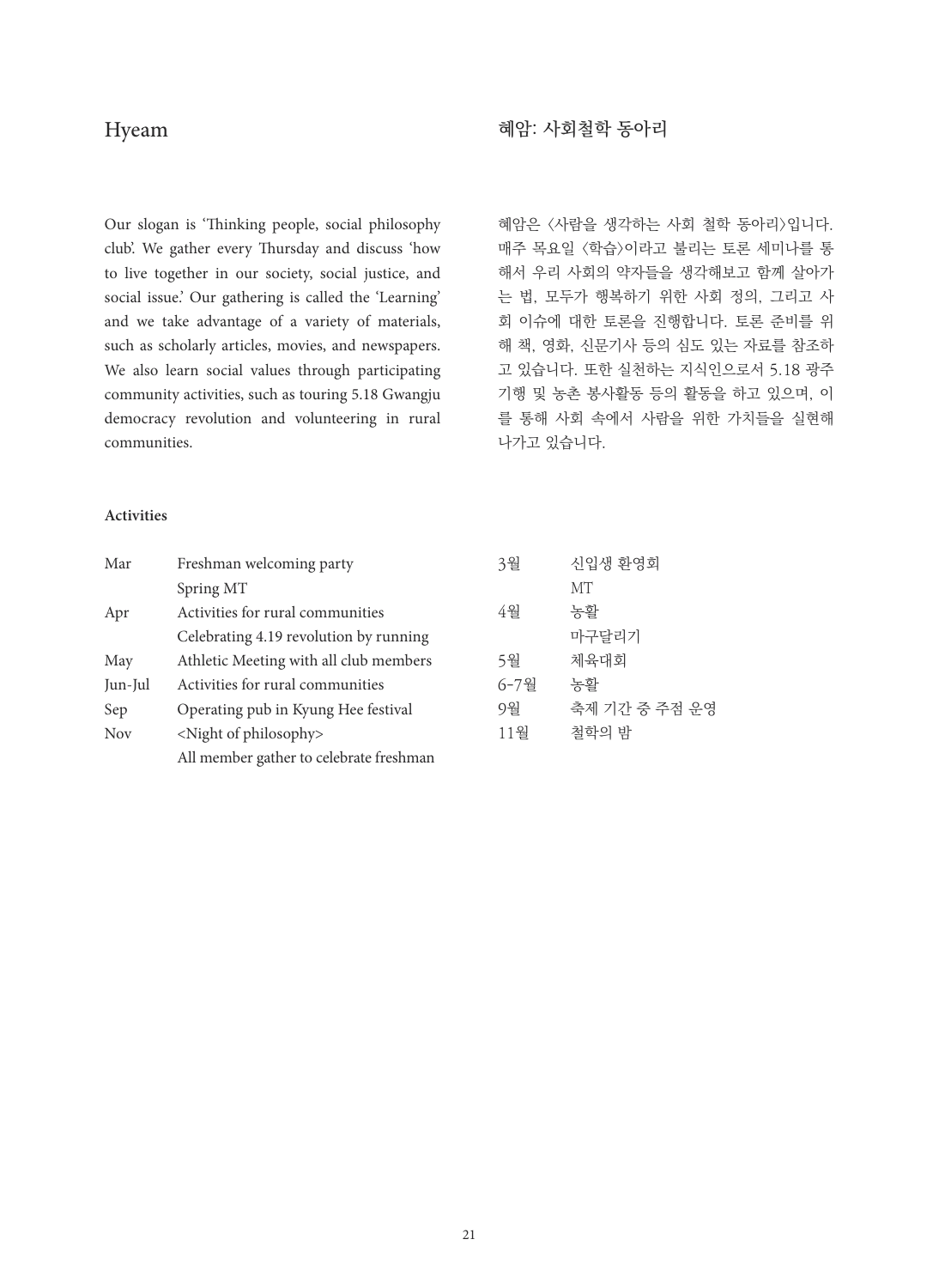KDS (Kyung Hee Debate Society) is organized with KIC students who have both excellence and aspirations for competitive debate. Founded in 2006, KDS has been contributing to the development of nationwide debate culture and also striving to foster individual competitiveness through various internal sessions. Years of our effort are well represented in some of major feats that we accomplished, including 2011 NEAO Semi-Finalist, 2011 & 2014 KNC Finalist, 2012 NEAO Quarter Finalist, 2014 WUDC ESL Quarter-Finalist to name a few. KDS has also been active in providing debating opportunities for outside communities, through hosting major tournaments such as Spring KNC 2009 and NEAO 2012. With our deep commitment to parliamentary debate, we stand for those who wish to enhance their intellectual potentials to the fullest extent.

KDS는 국제대학에서 토론에 대한 열정과 재능을 가진 학생들이 모여 만든 동아리입니다. 2006년 에 설립된 KDS는 한국에서 토론문화를 장착시키 기 위해 노력해왔을 뿐만 아니라 다양한 세션을 통 해 개인 능력향상에도 힘써왔습니다. 이러한 노력 의 결과물은 각종 대회에서의 수상으로 빛을 발휘 했습니다.

KDS는 또한 대회를 주최하는 주최자로서 많은 사 람들에게 토론의 기회를 주는 역할을 해왔습니다. 2009년에는 KNC(Korea National Championship)이라는 전국토론대회를 주최하였고 2012년 에는 NEAO(North East Asia Open)이라는 동북 아시아 토론대회를 주최하여 대회를 성공적으로 이끌었습니다.

#### **Activities**

| May        | Spring KNC                                | 5월  | KNC (전국 토론 대회)     |
|------------|-------------------------------------------|-----|--------------------|
|            | (Korea National Championship)             |     |                    |
| Jul        | Summer ADI (Asia Debate Institute)        | 7월  | ADI (아시아 토론 협회)    |
| Sep        | China BP (British Parliamentary)          | 9월  | 차이나 BP             |
| Oct        | <b>Fall KNC</b>                           | 10월 | <b>KNC</b>         |
| <b>Nov</b> | NEAO (North East Asia Open),              | 11월 | NEAO (동북아시아 토론 대회) |
|            | HKDO (Hong Kong Debate Open)              |     | HKDO (홍콩 토론 대회)    |
| Dec        | <b>WUDC</b>                               | 12월 | <b>WUDC</b>        |
|            | (World University Debate Competition)     |     | (세계 대학교 토론 대회)     |
| Feb        | Winter ADI                                | 2월  | ADI                |
| Thu        | KDS internal session                      | 목요일 | KDS 내부 세션 진행       |
| Tue        | Joint session with other debate societies | 화요일 | 다른 토론 협회와 조인트 세셔   |

#### **Contact**

Facebook facebook.com/groups/142525212513529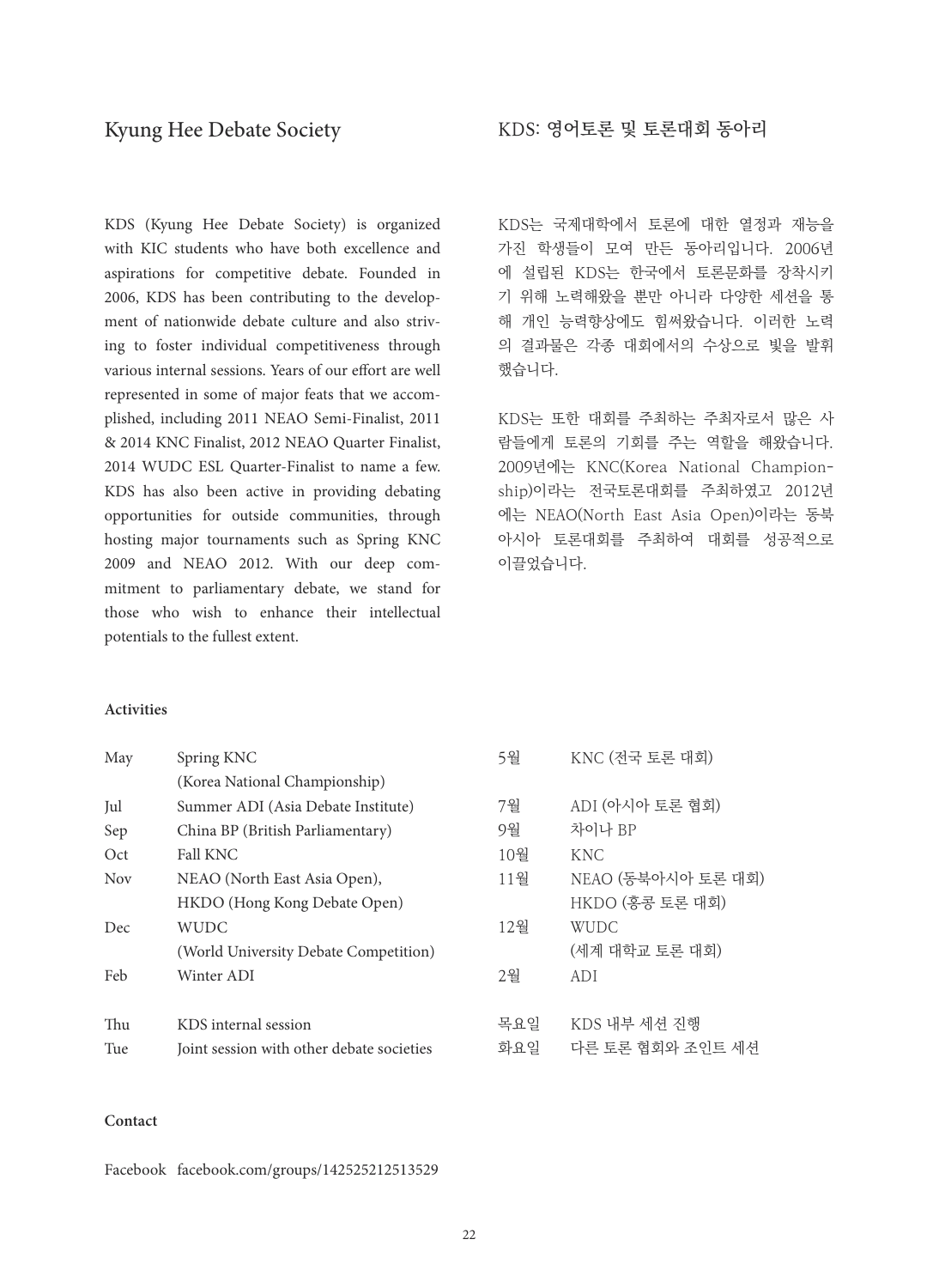# Knowledge Tree

# 알음나무: 문학철학 동아리

알음나무는 국제대학 순수 문학과 철학 동아리로서 매주 목요일에 모여서 세미나를 진행하고 있습니다. 세미나 주 제는 한 주는 철학, 한 주는 문학을 주제로 임원진들이 주 제를 선정하고, 조별로 서로의 의견을 나누고 발표합니다.

알음나무, also known as Knowledge Tree, is a club where students gather and explore metaphysics and literature. Students select a topic every week and discuss it every Thursday.

#### **Activities**

| Every Thursday<br>Seminars |                     | 세미나 | 매주 목요일 |  |
|----------------------------|---------------------|-----|--------|--|
| Dec                        | Night of Literature | 12월 | 무학의 밤  |  |

23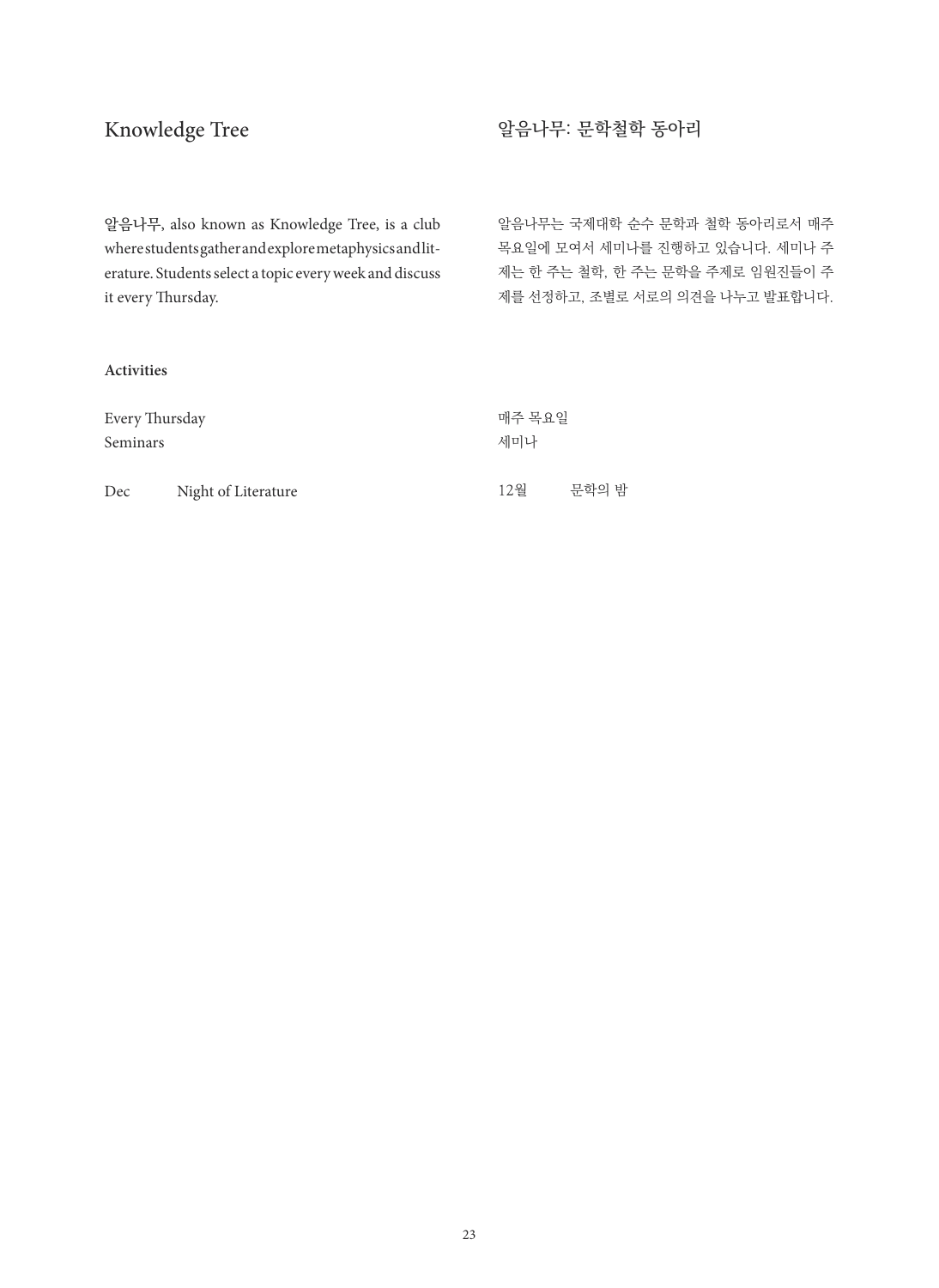# People World

People World, as the name depicts, consists of members who love being around other people. It was established in 1988 as a debating club that discussed both domestic and international social issues. Group members participate in pro-con debate first to make decisions on specific topics. By doing so, we not only attain knowledge but also learn to express our opinions in a diverse way.

# 사람세상: 사회토론 동아리

사람세상은 이름 그대로 사람을 사랑하는 학생들 의 모임입니다. 1988년에 토론 동아리로 설립되 었으며, 국내외의 사회적 이슈들을 주로 토론합니 다. 동아리 구성원은 찬반토론을 통하여 주제를 선 정합니다. 동아리 구성원은 사람세상의 활동을 통 하여 토론주제의 지식뿐만 아니라 다양한 방식으 로 각자의 의견을 표현하는 법을 배우고 있습니다.

#### **Activities**

Examples of Debates

- Chemical castration on sex offender
- Introduction of "fat tax"
- Starting school at 9:30
- Raise in cigarette price
- Alternative holiday

토론 주제 예시

- 성범죄자들의 화학적 거세
- 비만세 도입
- 9:30 등교
- 담배값 인상
- 대체휴무일